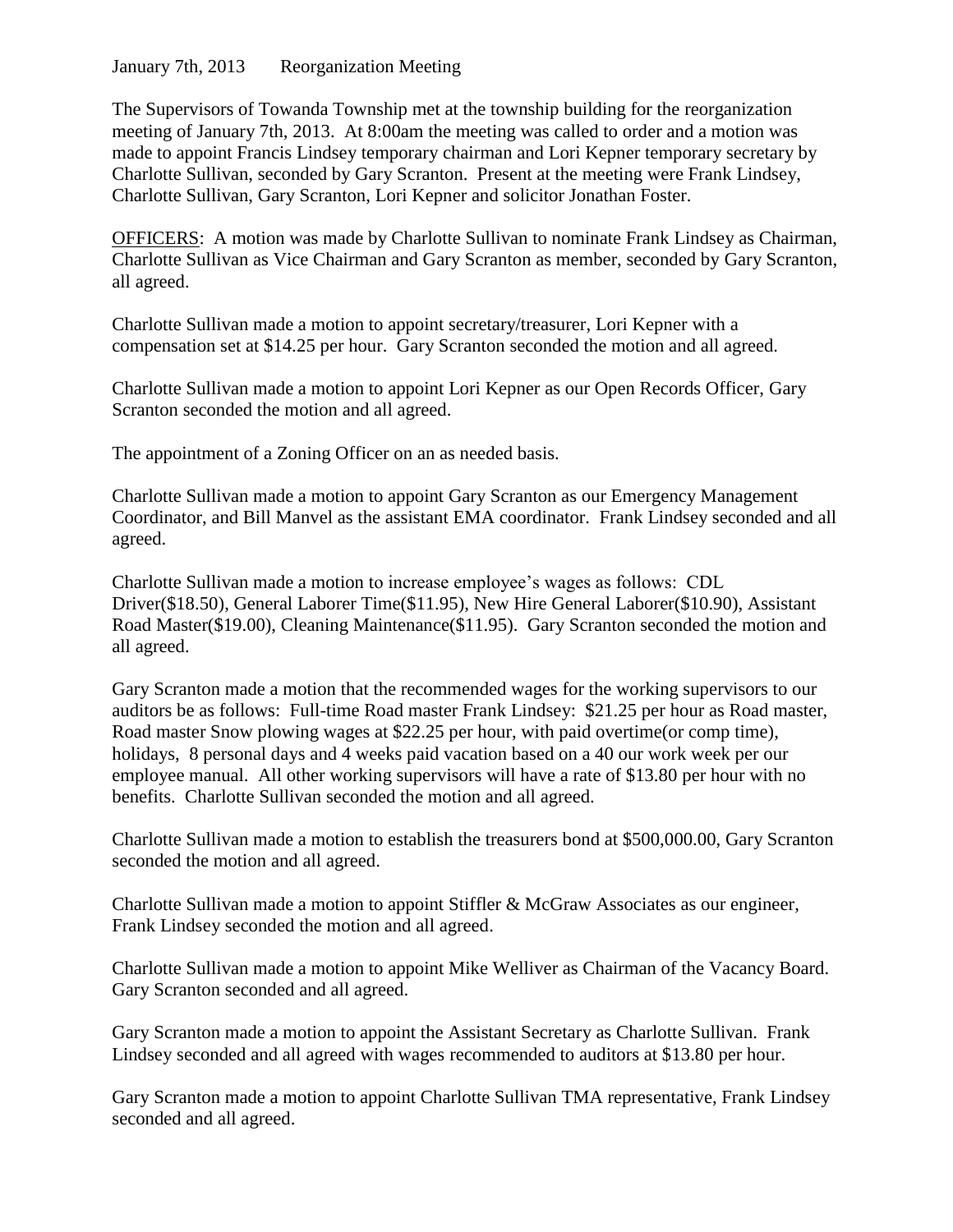Gary Scranton made a motion to appoint Charlotte Sullivan, Avery Boardman, and Dr. Henson Paul Kreischer, and Jody Place as representatives for CBPA, Frank Lindsey seconded and all agreed.

Gary Scranton made a motion that whoever wanted to attend could attend the monthly COG meetings and represent the township, Charlotte Sullivan seconded and all agreed. These meetings are normally the last Monday of each month at 7:30PM at the Troy Borough Hall.

Charlotte Sullivan made a motion to retain PLGIT and Citizens and Northern bank as the Township Depositories. Gary Scranton seconded and all agreed. Berkheimer Associates will continue as the Township Earned Income Tax Collector which is incompliance with Act 32. .

Gary Scranton made a motion to retain Jonathan Foster as our township solicitor with no increase in rate from 2012 at \$95.00 per hour, Charlotte Sullivan seconded the motion and all agreed.

Gary Scranton motion to appoint the following members to the Zoning Hearing Board. Charles Strickland, Jeff Innocenzo and Paul Kreischer. Fred Smith will be held as the Zoning Solicitor. Charlotte Sullivan seconded the motion and all agreed.

Charlotte Sullivan made a motion to appoint Gary Scranton as representative for the Fire Board, Frank Lindsey seconded the motion and all agreed. Meetings are held on the second Tuesday of the month at 6pm at the Towanda Borough Fire Dept.

Charlotte Sullivan made a motion to retain Code Inspections as our Building Permit Official. Gary Scranton seconded the motion and all agreed.

Charlotte Sullivan made a motion to establish the Township meetings to be held at the Towanda Township Municipal Building, 44 Chapel St, Towanda PA 18848, with the dates set forth at the December 2012 Township Meeting. Gary Scranton seconded and all agreed.

Charlotte Sullivan made a motion to certify the voting delegate for the PSATS convention as Lori Kepner. Gary Scranton seconded the motion and all agreed.

Charlotte Sullivan made a motion to set rental rates for the equipment: Backhoe: \$85.00, Lg, truck \$75.00, Sm trk \$60.00, Tar Buggy \$35.00, Stonerake \$25.00, Roller \$60.00, tractor/mower \$175.00, and contracted Sidewalk snow removal located along South Main Street at \$150.00 per job. Gary Scranton seconded the motion and all agreed.

Gary Scranton made a motion to set taxes as following, seconded by Charlotte Sullivan and all agreed: Real Estate: 2.48 mills Spec Fire Tax: 1.91 mills Real Estate Transfer: .5% Earned Income: .5% Total road miles at 13.91 Federal Mileage Rate for 2013 at .565 cents per mile.

Gary Scranton made a motion to authorize everyday utilities bills, etc when due. Charlotte Sullivan seconded and all agreed.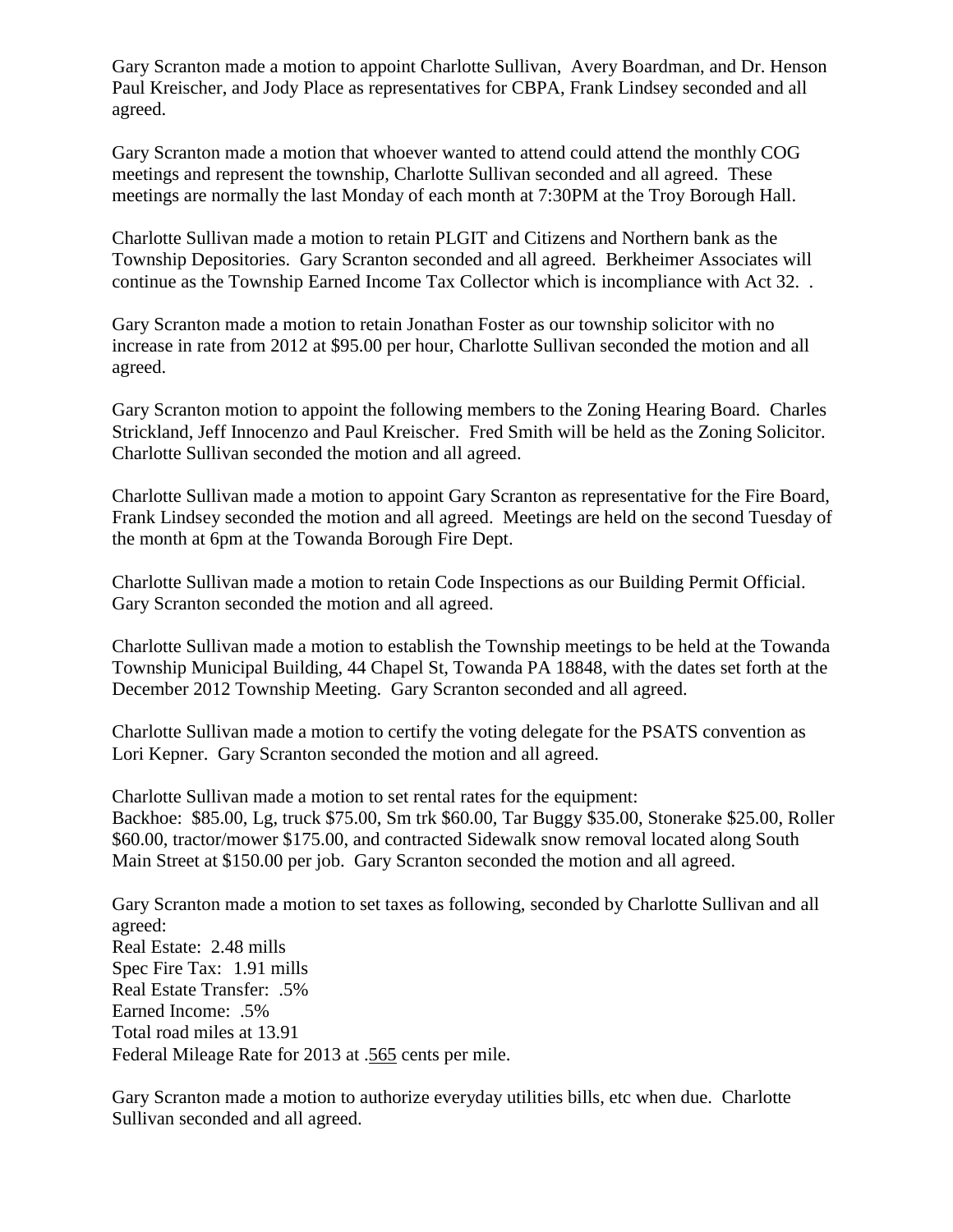Charlotte Sullivan made a motion to donate \$300.00 to the Bradford County Humane Society and \$1300.00 to the Towanda Public Library. Gary Scranton seconded and all agreed.

Charlotte Sullivan made a motion to authorize the Road master to make purchases up to \$500.00 without prior approval of the board and will provide the secretary with the purchase information and invoice. Gary Scranton seconded the motion and all agreed.

Gary Scranton made a motion to establish a 5 minute limit on visitors to be heard during our township meetings. Charlotte Sullivan seconded the motion and all agreed.

Charlotte Sullivan made a motion to set holidays & benefits which are to be determined by the employee manual. Gary Scranton seconded the motion and all agreed.

Gary Scranton made a motion to adjourn at 8:45 am, seconded by Charlotte Sullivan and all agreed.

There were no citizens present at the Township meeting.

 $Signed:$ 

Lori Kepner, Secretary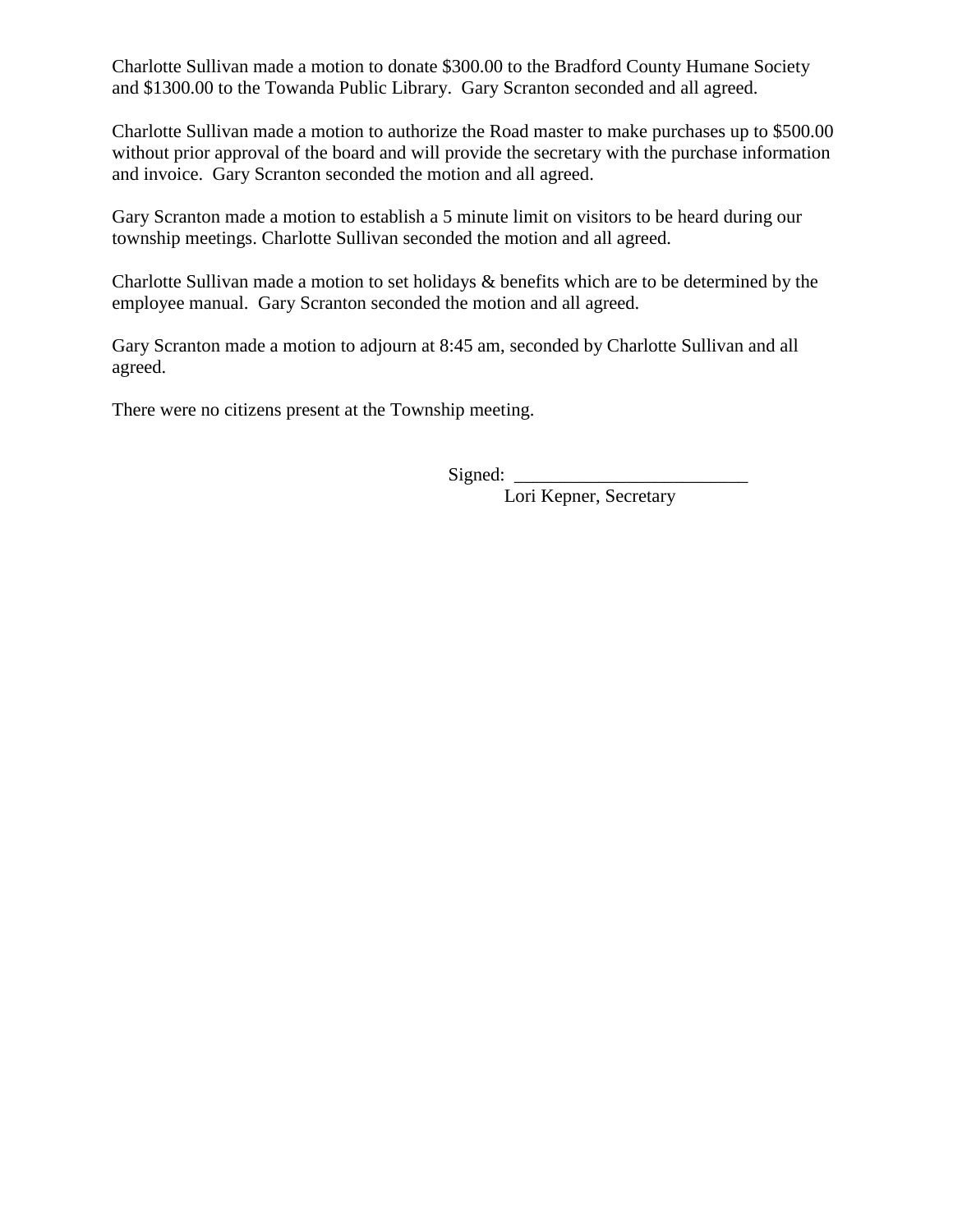January 7th, 2013 Regular Meeting

The Supervisors of Towanda Township met at the township building for the regular monthly meeting of January 7th, 2013. The meeting was called to order by Chairman Francis Lindsey at 8:45am. The Pledge of Allegiance was recited. Gary Scranton, Frank Lindsey, Charlotte Sullivan and Lori Kepner were present. Jonathan Foster, Township Solicitor was also present. Gary Scranton made a motion to accept the minutes of the previous meeting, seconded by Charlotte Sullivan and all agreed. The treasurer's report was given. Frank Lindsey made a motion to accept the treasurer's report as given. Charlotte Sullivan seconded the motion and all agreed.

#### **CITIZENS TO BE HEARD**

There were no citizens present at the meeting.

#### **NEW BUSINESS:**

1.TMA/CHARLOTTE**:** Charlotte explained the budget would be increasing a little bit. She turned in the November 2012 minutes.

2.CBPA/CHARLOTTE:Nothing new

3. FIRE REPORT: We rec'd the Fire Board meeting minutes. The Brush truck is giving them some problems. They will discuss either fixing this one or purchasing a new one.

4. EMA REPORT: Nothing new

5. ROADS/FRANK: Snow plowed and cindered as needed. They cleaned out sluice pipes. The board discussed a drainage issue with a pipe at Chestnut Hill Apartments. Frank explained F550 giving us some problems.

#### 6. Miscellaneous.

a. Gary, Charlotte, Frank and Lori turned in their letters of request for dental and insurance coverage.

- b. Jonathan is still working on the Flood Plain Ordinance.
- c. Jonathan will prepare a new fee schedule resolution.

 d. Gary Scranton made a motion to hire an assistant road master at the rate of \$19.00 per hour depending on experience and benefits package. Charlotte Sullivan seconded the motion and all agreed.

 e. Chief(PVR) still owes the township their portion of the Bennett road construction project. Frank Lindsey will get in touch with them to resolve this issue.

7. Wells/Subdivisions: Nothing New

BILLS TO BE PAID LIST: The supervisors received a detailed list of the bills to be paid from December 4th, 2012- January 7th, 2013. Gary Scranton made a motion to pay the bills, seconded by Charlotte Sullivan and all agreed. The next meeting will be on February 4th, 2013 at 6:00PM.

Gary Scranton made a motion to adjourn, Charlotte Sullivan seconded the motion and the vote was unanimous. The meeting adjourned at 10:00AM

Lori Kepner, Secretary

\_\_\_\_\_\_\_\_\_\_\_\_\_\_\_\_\_\_\_\_\_\_\_\_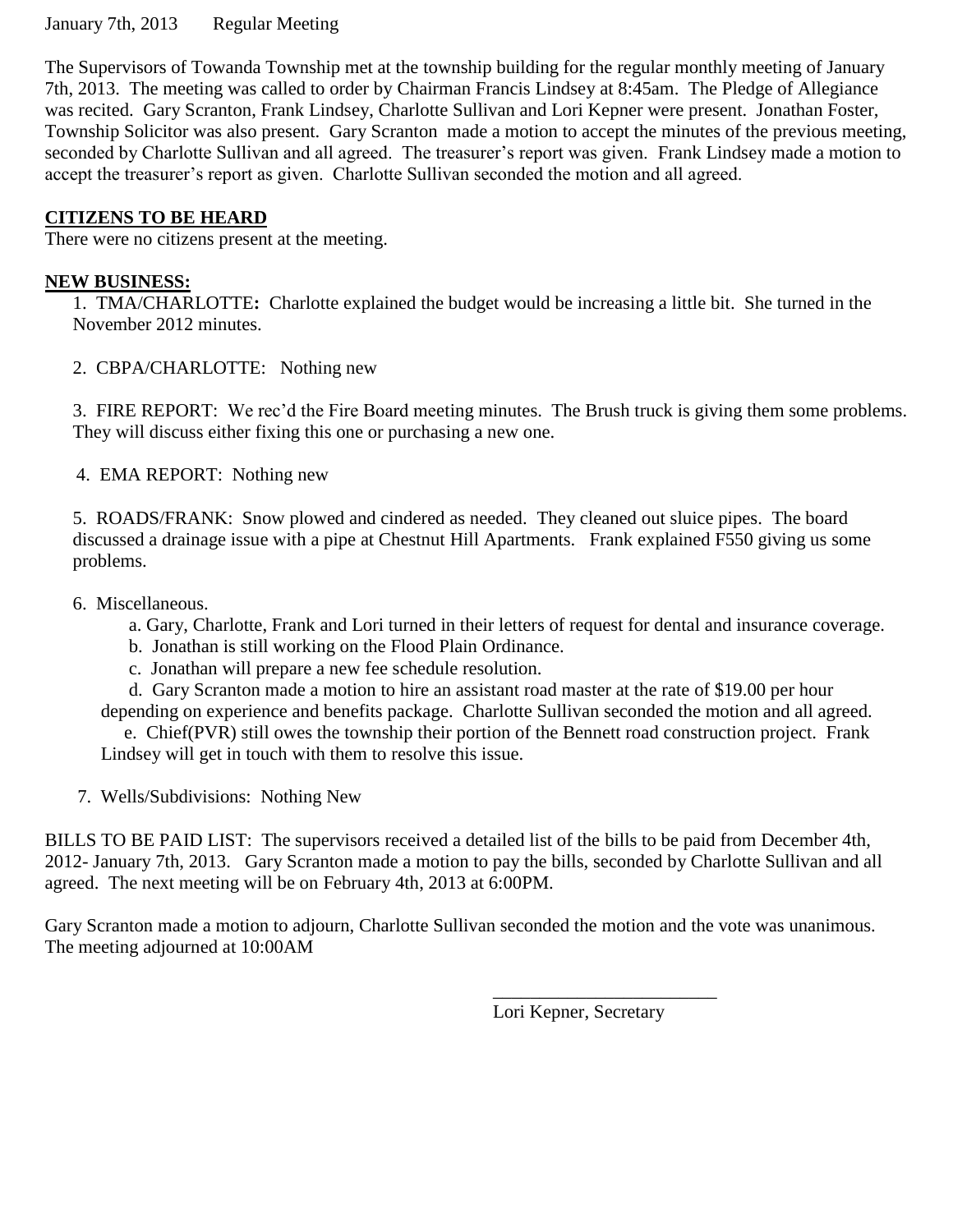February 4th, 2013 Regular Meeting

The Supervisors of Towanda Township met at the township building for the regular monthly meeting on February 4th, 2013. The meeting was called to order by Chairman Francis Lindsey at 4:00pm. The Pledge of Allegiance was recited. Gary Scranton, Frank Lindsey, Charlotte Sullivan and Lori Kepner were present. Jonathan Foster, Township Solicitor was also present. Charlotte Sullivan made a motion to accept the minutes of the previous meeting, seconded by Gary Scranton and all agreed. The treasurer's report was given. Charlotte Sullivan made a motion to accept the treasurer's report as given. Gary Scranton seconded the motion and all agreed.

### **CITIZENS TO BE HEARD**

Terry Sheets was present from Bradco Supply to give the board information on a new F550. He explained the differences between body styles and other valuable information. The board wasn't making any decisions on purchasing a new truck at this time.

### **NEW BUSINESS:**

1.TMA/CHARLOTTE**:** Charlotte turned in the December 2012 minutes and treasurer's report. She also gave us a copy of Towanda Municipal Authority's budget for 2013.

- 2. CBPA/CHARLOTTE:Charlotte turned in minutes and paperwork from the Progress Authority.
- 3. FIRE REPORT: They decided to fix the tanker and then elected new officers.
- 4. EMA REPORT: Nothing new
- 5. ROADS/FRANK: Snow plowed and cindered as needed.

Frank brought to the Board's attention that Jerry Shaffer, a neighbor of Chestnut Hill Apt, said that there is a drainage issue with a pipe from the apartments. Gary said that he had previously heard the same complaint from Jerry Shaffer and that he had made several attempts to get in touch with the apartment property owners and no one has returned his calls. After discussion the board agreed that Jonathan Foster should draft a letter to the apartment property owners to put on record that attempts have been made to be in touch with them and we have received no response to their calls, and bring to their attention the serious drainage problem from their property. In the meantime, Frank met with Jerry Shaffer, a neighbor of the apartments, and Jim Haight of the Borough to look over the problem.

Frank fixed Goodrich lane and replaced the Chapel and Main Street sign.

PVR is trying to get Frank to sign off of Sheppard Hill Rd. Frank explained it needs to go back to tar and chip and won't sign agreement until PVR agrees to do something about the damages.

- 6. Miscellaneous.
	- a. Jonathan is still working on the Flood Plain Ordinance.
	- b. Jonathan is still working on a new fee schedule resolution.

 c. Chief(PVR) still owes the township for their portion of the Bennett road construction project. Frank Lindsey will get in touch with them to resolve this issue.

d. Jonathan has to get with Josh Brown about the road maintenance agreement.

- 7. Wells/Subdivisions:
	- a. Chesapeake NOI: Gestewitz N. Towanda Twp
	- b. Rettew Plans: Moxie Pipeline Notification

c. Frank Lindsey signed the holding tank request from Ralph McNeal for Farmer Fred's vegetable stand.

Lori Kepner will contact the sanitation office to get a letter from TMA explaining they do not need to hook up to the water and sewer line.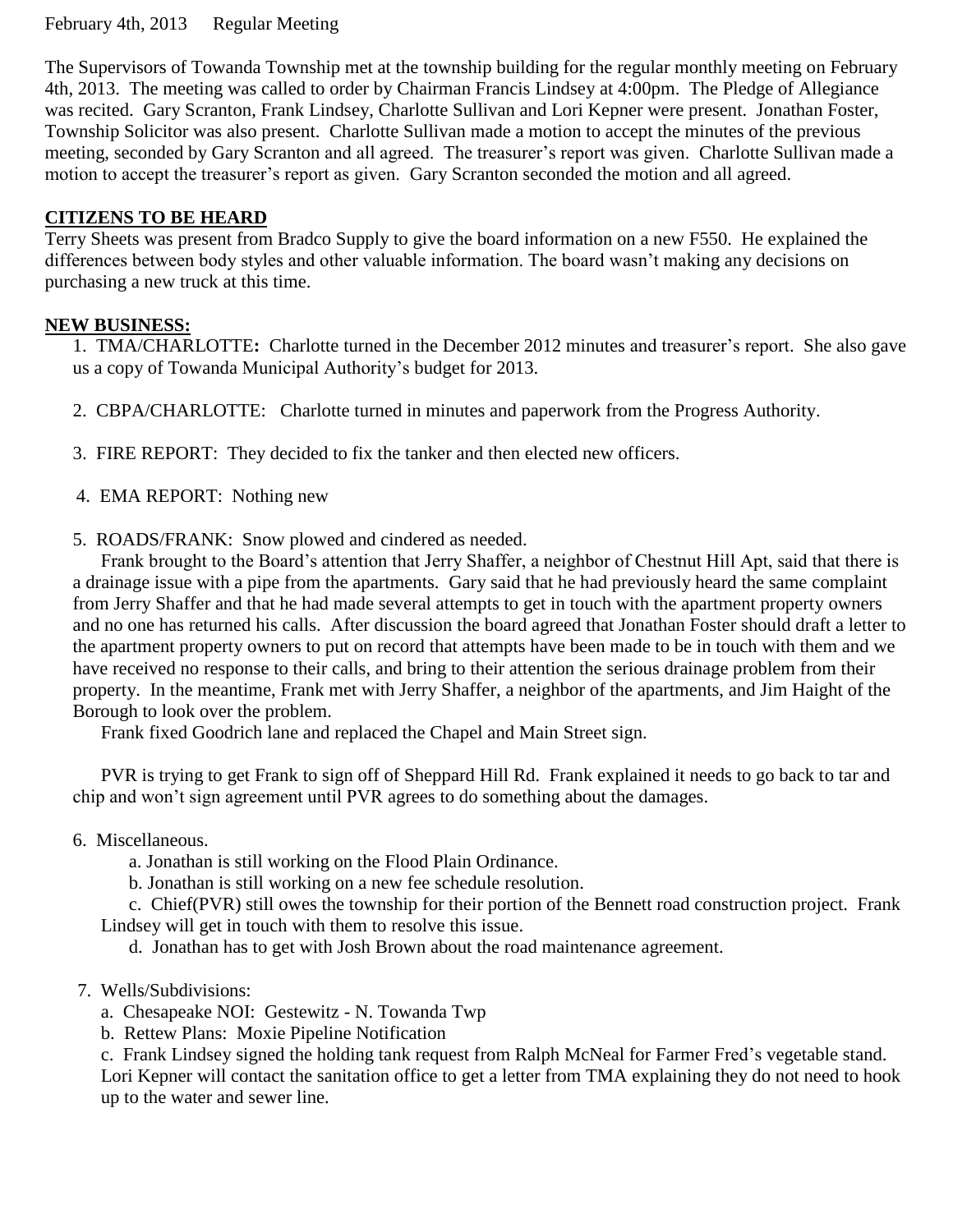BILLS TO BE PAID LIST: The supervisors received a detailed list of the bills to be paid from January 8th, 2013- February 4<sup>th</sup>, 2013. Gary Scranton made a motion to pay the bills, seconded by Charlotte Sullivan and all agreed. The next meeting will be on March 4th, 2013 at 6:00PM.

Gary Scranton made a motion to adjourn, Charlotte Sullivan seconded the motion and the vote was unanimous. The meeting adjourned at 5:30pm.

Lori Kepner, Secretary

\_\_\_\_\_\_\_\_\_\_\_\_\_\_\_\_\_\_\_\_\_\_\_\_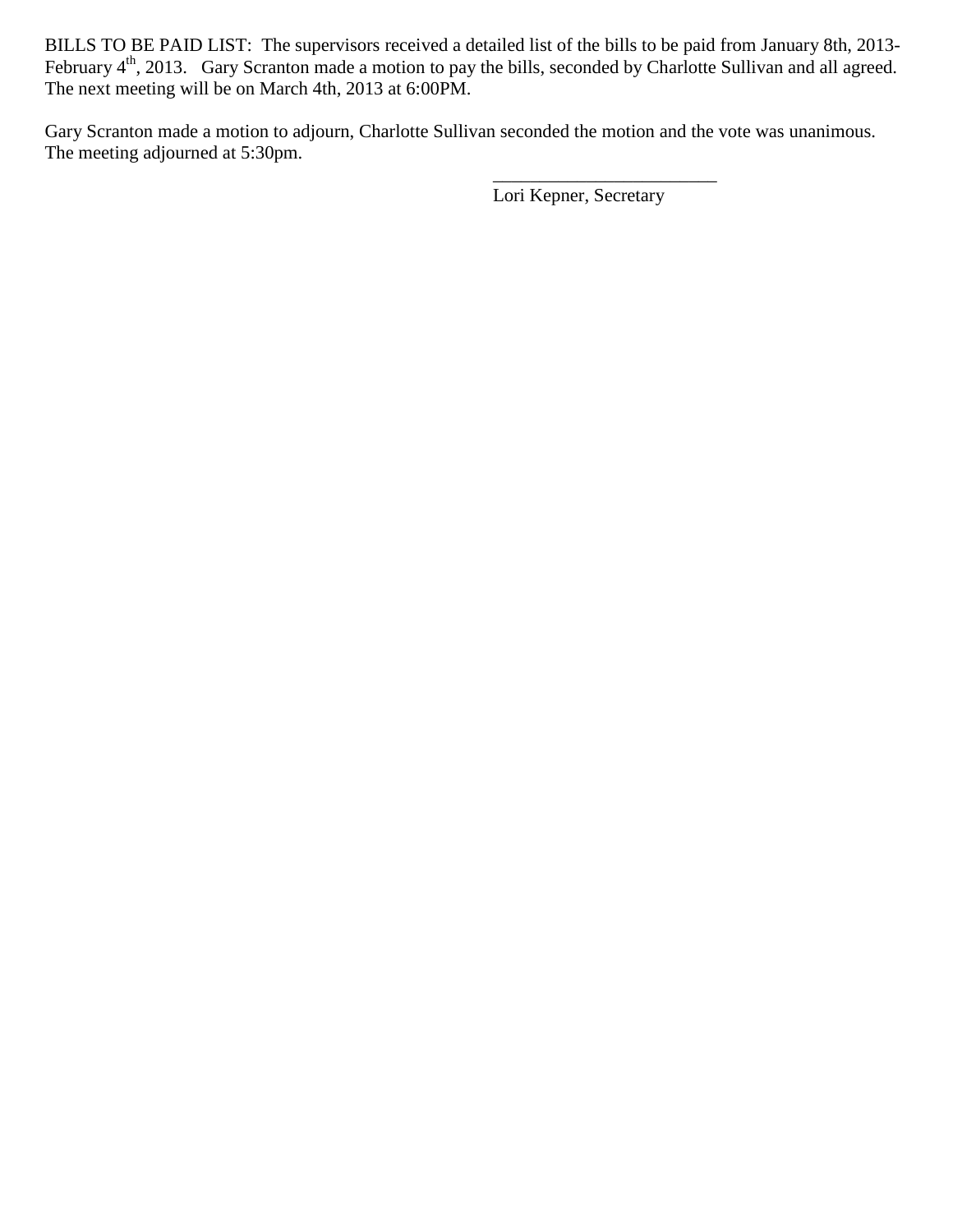# *TOWANDA TOWNSHIP SUPERVISORS*

## *MONTHLY MEETING – MARCH 4, 2013*

The Supervisors of Towanda Township met at the township building for the regular monthly meeting on March 4, 2013. The meeting was called to order by Chairman Francis Lindsey at 6:00pm. The Pledge of Allegiance was recited. Gary Scranton, Frank Lindsey, and Charlotte Sullivan were present. Jonathan Foster was also present.

### MINUTES OF PREVIOIUS MEETING

Were approved as revised from the draft. Motion by Charlotte and seconded by Gary; all voted in favor .

### **CITIZENS TO BE HEARD**

Terry Sheets, representing Bradco Supply, was present. He was following up on the info he gave us at the January meeting regarding the purchase of a new F550. We did not have that on the agenda, and Frank will call Terry when we expect to take action on purchasing one.

### **NEW BUSINESS:**

- 1. TMA/CHARLOTTE**: James Casselbury the hydro geologist studying locating a good well(s) for the Towanda Municipal Authority, gave a summary of his findings. The TMA Board will take action at a later meeting to decide on what source would be the most viable for the Authority.**
- 2. CBPA/Charlotte: Meeting held. Nothing to report pertinent to Towanda Township.
- 3. FIRE REPORT: Brief meeting was held. Meeting minutes were received.
- 5. ROADS/FRANK: Lori processed salt contract for 2013-2014 (120 tons per Frank). Mileage for Franklin and Mahoney – ground surface – is just over 1-1/2 miles. Neal from Vestal Asphalt was present for the measuring. Purchased two new tires for the backhoe from Shannon tires where we received the best buy. Road crew is invited to a luncheon at the Riverstone. This is sponsored by Vestal Asphalt and is an annual event. The purchase of an F150 control part has been referred to a Ford dealer – part is \$8.00 each. Frank will take Raymond Green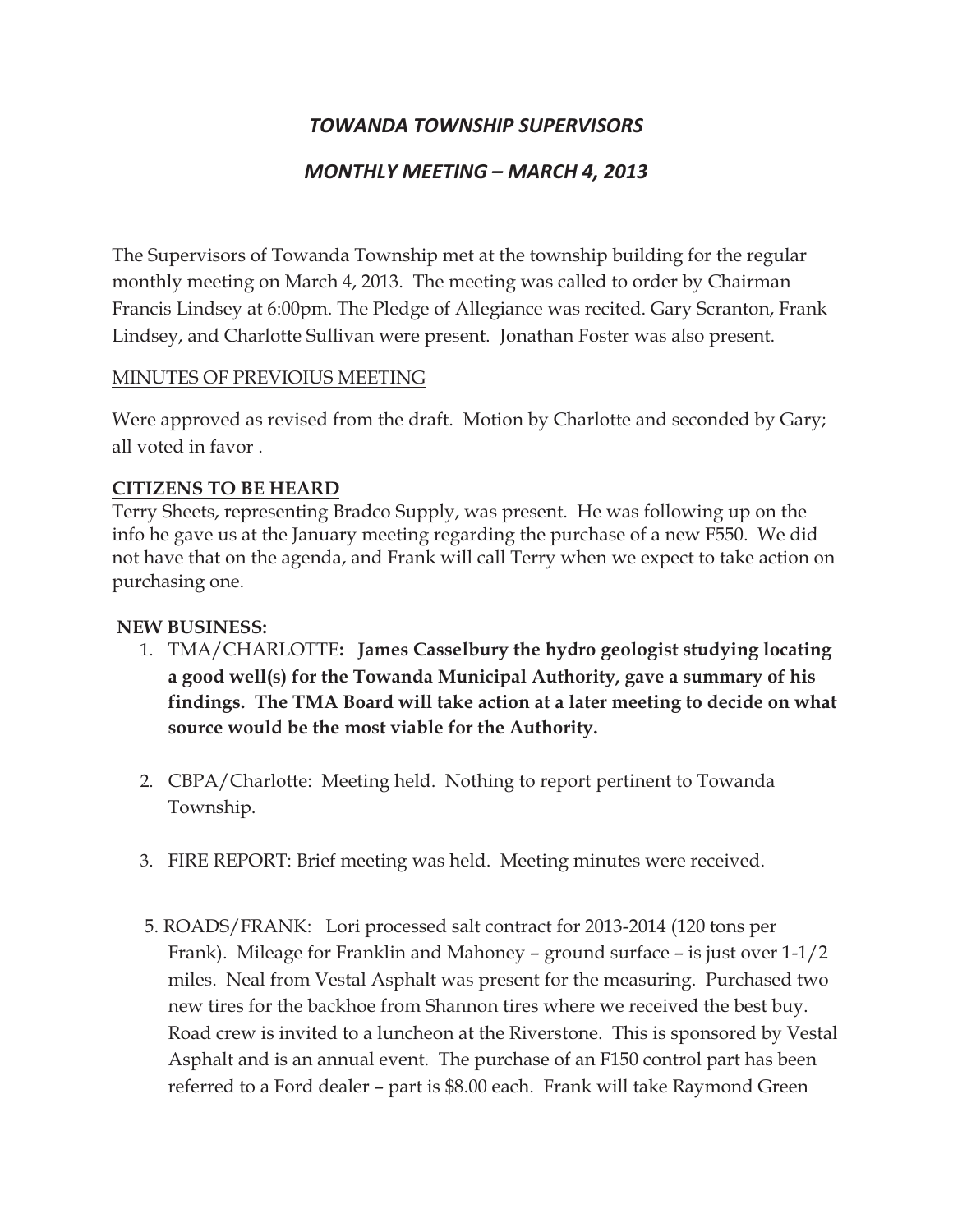our new employee to Mansfield to take his driver part of his CDL. Had heavy salt use this month due to the type of snow/ice/rain experienced. We are beginning to work on establishing our summer projects. Bailey/Savercool drain problem will be taken care of; they will purchase material and want us to do the installation.

### 6. Miscellaneous.

a. Jonathan is still working on the Flood Plain Ordinance. The information is getting nearer to be ready for the legal counsels to prepare ordinances for the municipalities. Maps are being finished up. It is possible the ordinances will be ready for a June adoption.

b. Jonathan provided a proposed new fee schedule resolution. The Board discussed the schedule and proposed that the **Driveway Permits/Street Opening Permits be changed from \$50.00 to \$75.00**. It was also decided to change the Permit renewal fee to the **Recreational Vehicle Park** permit be changed from renewal fee to **Permit renewal fee or Transfer**. Fee to remain \$25.00. Notary Fee is being changed from \$2.00 to \$4.00. Gary made the motion and seconded by Charlotte. All in favor.

7. Wells/Subdivisions:

- a. Chesapeake NOI: Gestewitz N. Towanda Twp.
- b. Rettew Plans: Moxie Pipeline Notification

c. Frank Lindsey signed the holding tank request from Ralph McNeal **for** Farmer Fred' s vegetable stand. Lori Kepner will contact the sanitation office to get a letter from TMA explaining they do not need to hook up to the water and sewer line.

**BILLS** were approved for payment. Motion by Frank , seconded by Gary. All in favor.

Meeting adjourned at 7:22 PM. Next meeting will be held on Monday, April 1st.

## CHARLOTTE S. SULLIVAN

Acting Secretary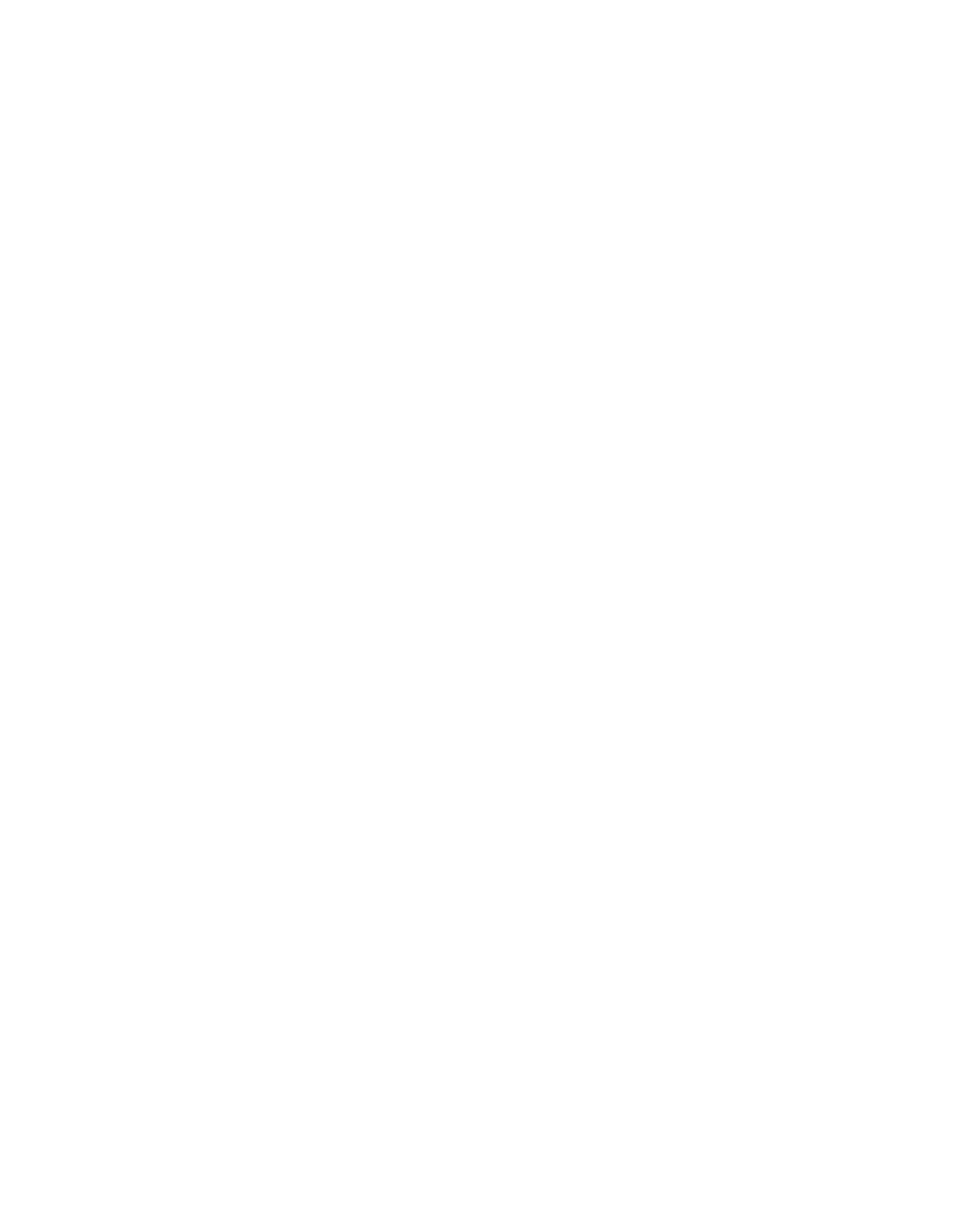April 1st, 2013 Regular Meeting

The Supervisors of Towanda Township met at the township building for the regular monthly meeting on April 1st, 2013. The meeting was called to order by Chairman Francis Lindsey at 6:00pm. The Pledge of Allegiance was recited. Gary Scranton, Frank Lindsey, Charlotte Sullivan and Lori Kepner were present. Gary Scranton made a motion to accept the minutes of the previous meeting, seconded by Charlotte Sullivan and all agreed. The treasurer's report was given. Gary Scranton made a motion to accept the treasurer's report as given. Charlotte Sullivan seconded the motion and all agreed.

#### **CITIZENS TO BE HEARD**

No visitors to be heard

### **NEW BUSINESS:**

1.TMA/CHARLOTTE**:** Charlotte didn't attend because of the storm. We received the last TMA agenda.

2.CBPA/CHARLOTTE:Charlotte turned in minutes and paperwork from the Progress Authority. She also turned in the agenda and notes for the March 13, 2013 BC Tax Collection Committee meeting.

3. FIRE REPORT: Received a copy of the previous meetings minutes. All board members have a copy.

4. EMA REPORT: Nothing new

5. ROADS/FRANK: Frank has been going over the roads, and determining which ones will need work first. He has been in contact with our solicitor in regards to PVR, and the agreement for Sheppard Road. Our solicitor will contact PVR and address the issues in writing to them on the condition of Sheppard Road. Frank and Ray have been getting equipment ready for the spring and summer season. Frank will speak to Greg Dibble from Municipal Services on some quotes and paperwork for Franklin and Mahoney roads. Frank received a call from a tenant along South Main Street, about some safety issues she has. Frank went to the apartment and took some pictures. We will contact our solicitor to see what we should do next. Chesapeake has been traveling Patton Hill Road with their Oil Field Tankers at high rates of speed. Frank will take care of that issue by making some phone calls. The Airport has boarded up the vacant houses along Airport Road. Frank will make sure they look safe now. Doc Sullivan spoke to Frank about the Dry Hydrant along his property and he explained to Frank that they could cut back the brush. We may want to rent a sidewalk sweeper from Bradco Supply to clean the sidewalks of the cinders. Frank will get prices and take care of if he feels the price is reasonable. Frank met with Scott Middendorf, about the turnover of the Hemlock Hill Subdivision roads, and the material that Frank wants him to put down. We will need to look up our notes for the actual agreement we had with Middendorfs.

#### 6. Miscellaneous.

a. Jonathan is still working on the Flood Plain Ordinance.

b. Jonathan provided the Township with some optional fees for our fee schedule. Charlotte Sullivan made a motion to leave the resolution as it was motioned on at the previous meeting, Gary Scranton seconded and all agreed.

c. Jonathan has to get with Josh Brown about the road maintenance agreement and will draft it for the boards review.

d. Chestnut Hills hasn't started work yet. The secretary will email our solicitor so he can get in touch with them.

e. Gary Scranton made the motion to pass the Resolution 2013-02 Martha Lloyd School, Funding Project through CBPA. Charlotte Sullivan seconded the motion and all agreed. The Township is in no way held responsible for any financial burden Martha Lloyd would incur.

f. PSATS convention is April  $21^{\text{st}}$ -24<sup>th</sup>.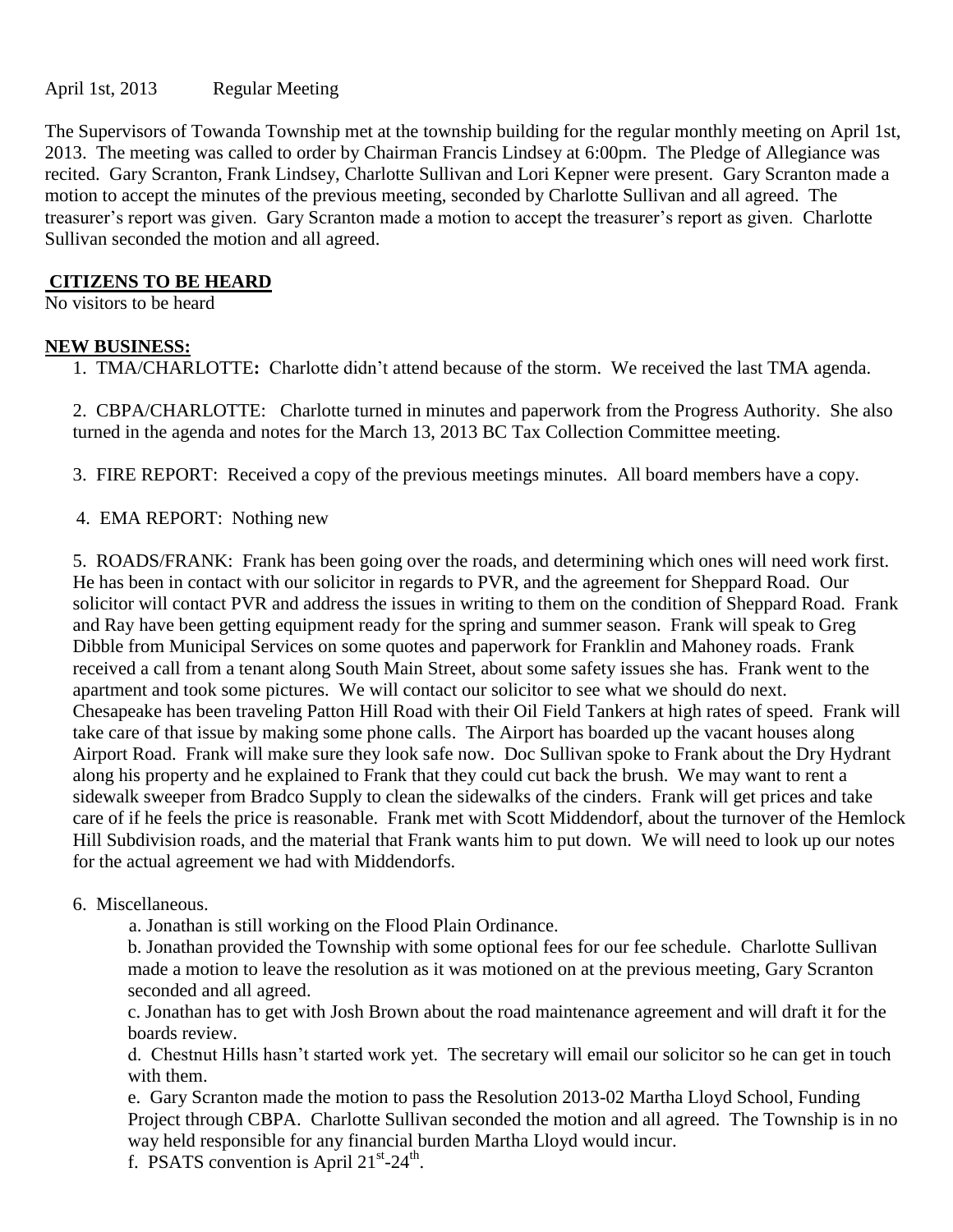- 7. Wells/Subdivisions:
	- a. Received a Chesapeake NOI: for Litchfield Twp
	- b. Valley Energy submitted their Pipeline Stabilization plans.

BILLS TO BE PAID LIST: The supervisors received a detailed list of the bills to be paid from March 5th, 2013- April 1st, 2013. Gary Scranton made a motion to pay the bills, seconded by Charlotte Sullivan and all agreed. The next meeting will be on May 6th, 2013 at 6:00PM.

Gary Scranton made a motion to adjourn, Charlotte Sullivan seconded the motion and the vote was unanimous. The meeting adjourned at 8:30pm.

Lori Kepner, Secretary

\_\_\_\_\_\_\_\_\_\_\_\_\_\_\_\_\_\_\_\_\_\_\_\_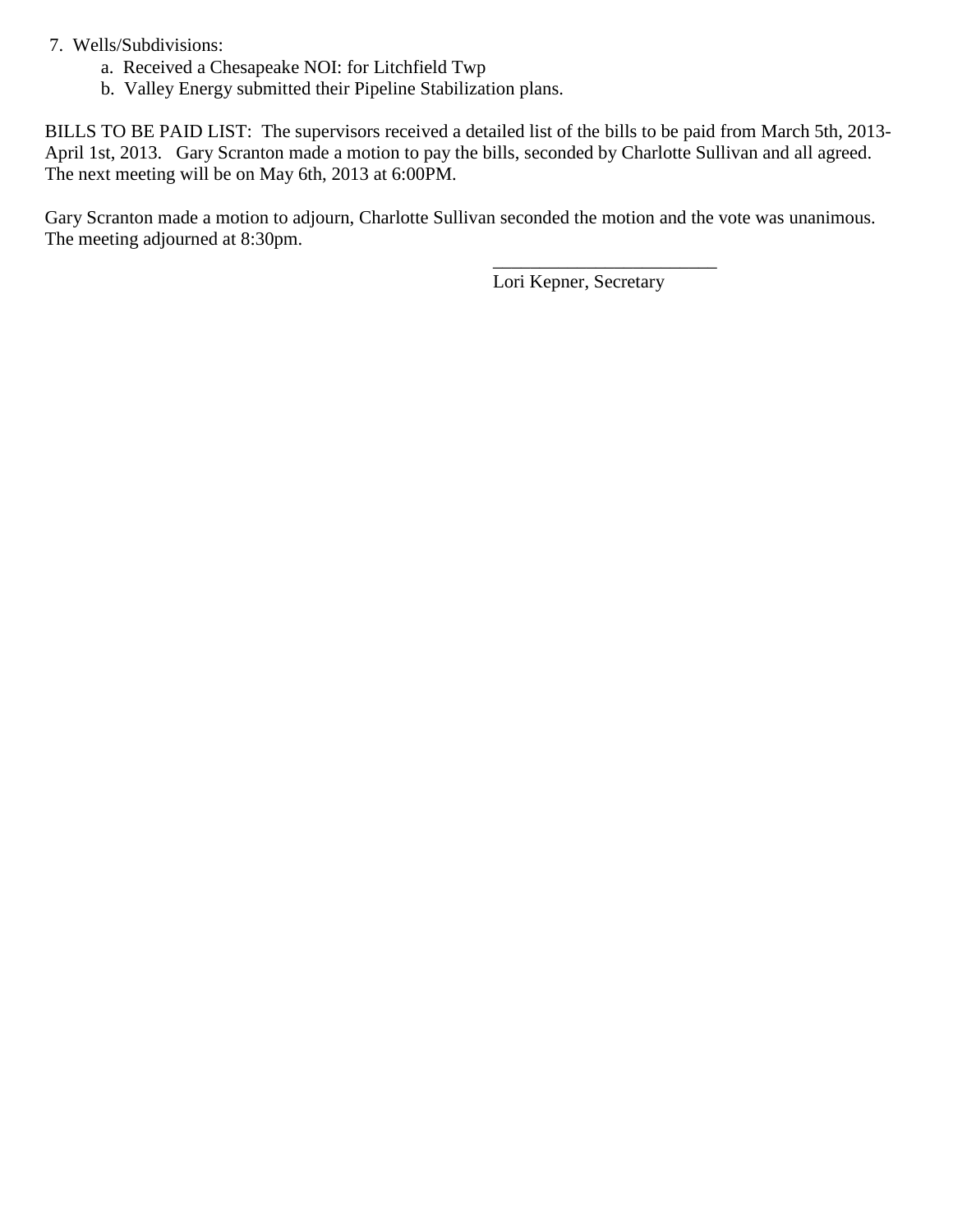May 6th, 2013 Regular Meeting

The Supervisors of Towanda Township met at the township building for the regular monthly meeting on May 6th, 2013. The meeting was called to order by Chairman Francis Lindsey at 9:00am. The Pledge of Allegiance was recited. Gary Scranton, Frank Lindsey, Charlotte Sullivan, Lori Kepner, and Jonathan Foster were present. Charlotte Sullivan made a motion to accept the minutes of the previous meeting, seconded by Gary Scranton and all agreed. The treasurer's report was given. Charlotte Sullivan made a motion to accept the treasurer's report as given. Gary Scranton seconded the motion and all agreed.

# **CITIZENS TO BE HEARD**

No visitors to be heard

## **NEW BUSINESS:**

1.TMA/CHARLOTTE**:** Bulk water sales are currently down. The Crystal Springs Motel water line is complete. The Hemlock Hill Subdivision sewer is all in and tested for Phase I, along with the water at about 70% complete. The landlords will now be responsible for the water bills, it the tenants do not pay them.

2. CBPA/CHARLOTTE: There was no new business pertinent to the Township. On April 20<sup>th</sup> they had the 20<sup>th</sup> year annual dinner meeting. Charlotte, Gary and Frank attended.

- 3. FIRE REPORT: Received a copy of the previous meetings minutes.
- 4. EMA REPORT: Nothing new

5. ROADS/FRANK: Jonathan Foster will address the agreement with PVR on Sheppard Road. He would also like a copy of the Chief and Chesapeake agreements. Lori Kepner is to get a copy of the agreement for Jonathan to review. Frank and the crew have been busy mowing grass and cutting back brush. He has done repairs to the equipment to get it ready for the summer. Frank is in the process of pricing out some work which needs to be done on several of the Township roads. Charlotte Sullivan wanted the secretary to draft a letter to the Engineering firm doing the feasibility study on the Merrill Parkway. She is not in favor of the changes they have suggested. Gary and Frank are also not in favor. We will draft a letter and send it out.

- 6. Miscellaneous.
	- a. Jonathan is still working on the Flood Plain Ordinance.

b. Jonathan finalized the road maintenance agreement for Chesapeake. Frank had reviewed the agreement. Gary Scranton made a motion to sign the agreement that Jonathan had drawn up. Charlotte Sullivan seconded and all were in favor.

c. Some work has started at Chestnut Hills apartments they should be done within the next copy of weeks.

- d. The final inspection on Steve Smeck property has been done.
- 7. Wells/Subdivisions:

\_\_\_\_\_\_\_\_\_\_\_\_\_\_\_\_\_\_\_\_\_\_\_\_

 a. We received a subdivision request from the Bradford County Planning on Sharon Places property. The board found no adverse comments to the subdivision.

BILLS TO BE PAID LIST: The supervisors received a detailed list of the bills to be paid from April 2nd, 2013 through May  $6<sup>th</sup>$ , 2013. Gary Scranton made a motion to pay the bills, seconded by Charlotte Sullivan and all agreed. The next meeting will be on June  $3<sup>rd</sup>$ , 2013 at 6:00PM.

Gary Scranton made a motion to adjourn, Charlotte Sullivan seconded the motion and the vote was unanimous.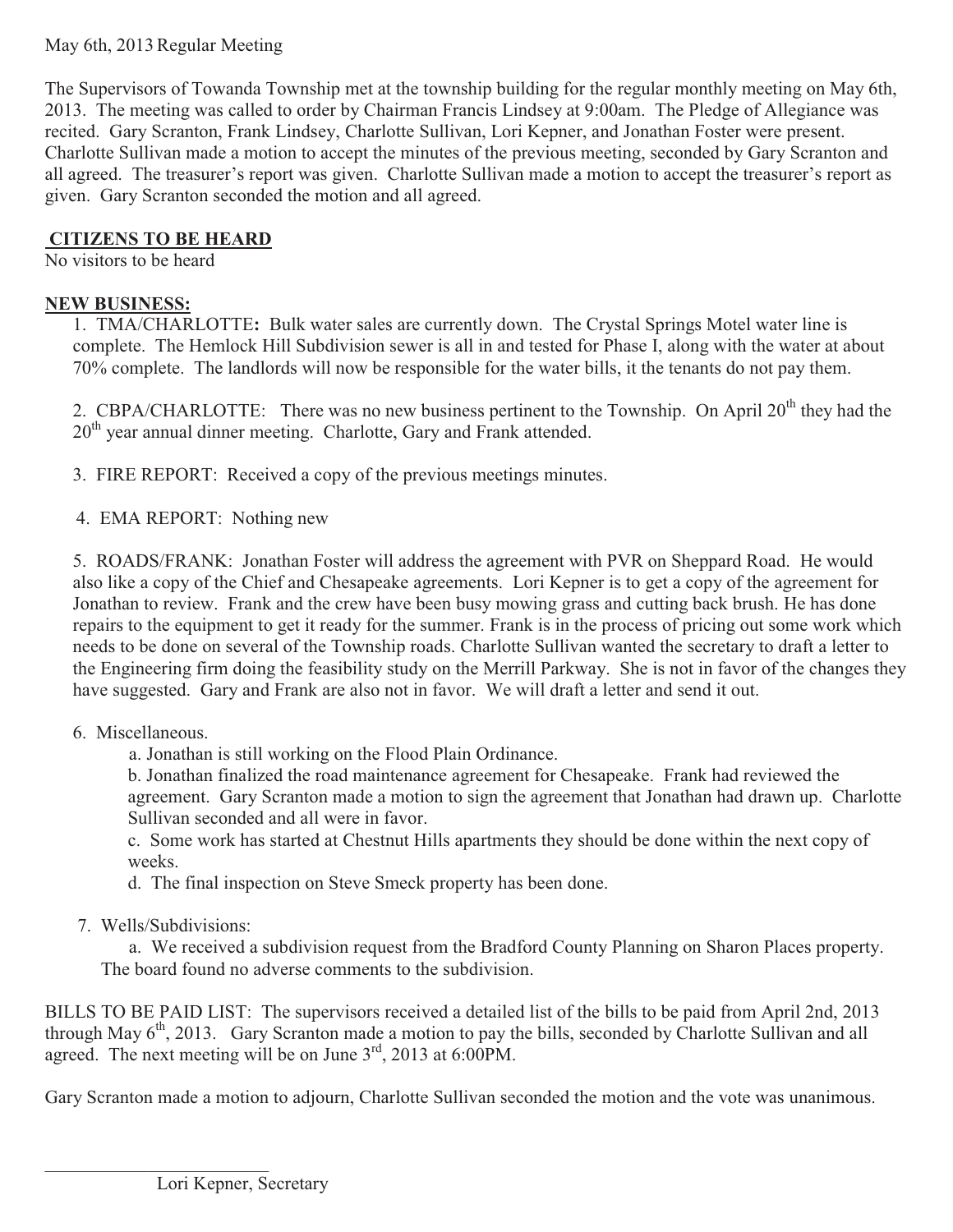The Supervisors of Towanda Township met at the township building for the regular monthly meeting on June 3rd, 2013. The meeting was called to order by Chairman Francis Lindsey at 6PM. The Pledge of Allegiance was recited. Gary Scranton, Frank Lindsey, Charlotte Sullivan, and Lori Kepner were present. Jonathan Foster was absent due to a leg injury. Charlotte Sullivan made a motion to accept the minutes of the previous meeting, seconded by Gary Scranton and all agreed. The treasurer's report was given. Gary Scranton made a motion to accept the treasurer's report as given. Charlotte Sullivan seconded the motion and all agreed.

## **CITIZENS TO BE HEARD**

No visitors to be heard

## **NEW BUSINESS:**

- 1.TMA/CHARLOTTE**:** They discussed water sales.
- 2.CBPA/CHARLOTTE:Charlotte provided the CEDS RECAP report for 2013-2014.

3. FIRE REPORT: The board received a copy of the previous meetings minutes. The Officers will remain the same as last year.

4. EMA REPORT: Gary will be attending classes.

5. ROADS/FRANK: The board discussed the letter from DEP on the NPDES Storm water discharges from Hemlock Hill Subdivision. Lori will contact Ray Stolinas at the Bradford County Planning commission to discuss some questions the board has. Frank has a lot of pipes which need to be replaced so he will be working on them within the next month. They have been maintaining the grass at the Township office, Garage, and Cemetery. They purchased two new leaf blowers to help with the clean up after mowing. Frank is getting bids on tar and chip work he feels needs to be done. He believes we can use the COSTARS program so that we do not have to bid it out. We were told on Election Day that Laurel Hill Road had been being traveled by Chesapeake by Mr. Savercool. Frank will keep an eye on this matter, and also there are some ditch issues that Frank and Ray will have to look at on Laurel.

- 6. Miscellaneous.
	- a. Jonathan is still working on the Flood Plain Ordinance.

 b. Chestnut Hill repairs are finished Frank and Ray are to go and make sure they are done correctly. c. Jonathan is to contact Chief and Chesapeake on the repairs to Sheppard Hill Road. It is not Chief Gathering that is responsible for the repairs. They are the pipe line contractor and used the road after Chief and Chesapeake damaged it.

7. Wells/Subdivisions:

\_\_\_\_\_\_\_\_\_\_\_\_\_\_\_\_\_\_\_\_\_\_\_\_

 a. We received a subdivision request from the Bradford County Planning on Ray and Terry Greens property. The board had no adverse comments. We also received a NOI from Chief on a well in Asylum Twp.

BILLS TO BE PAID LIST: The supervisors received a detailed list of the bills to be paid from May  $7<sup>th</sup>$ , 2013-June  $3<sup>rd</sup>$ , 2013. Gary Scranton made a motion to pay the bills, seconded by Charlotte Sullivan and all agreed. The next meeting will be on July 1st, 2013 at 6:00PM.

Charlotte Sullivan made a motion to adjourn, Gary Scranton seconded the motion and the vote was unanimous.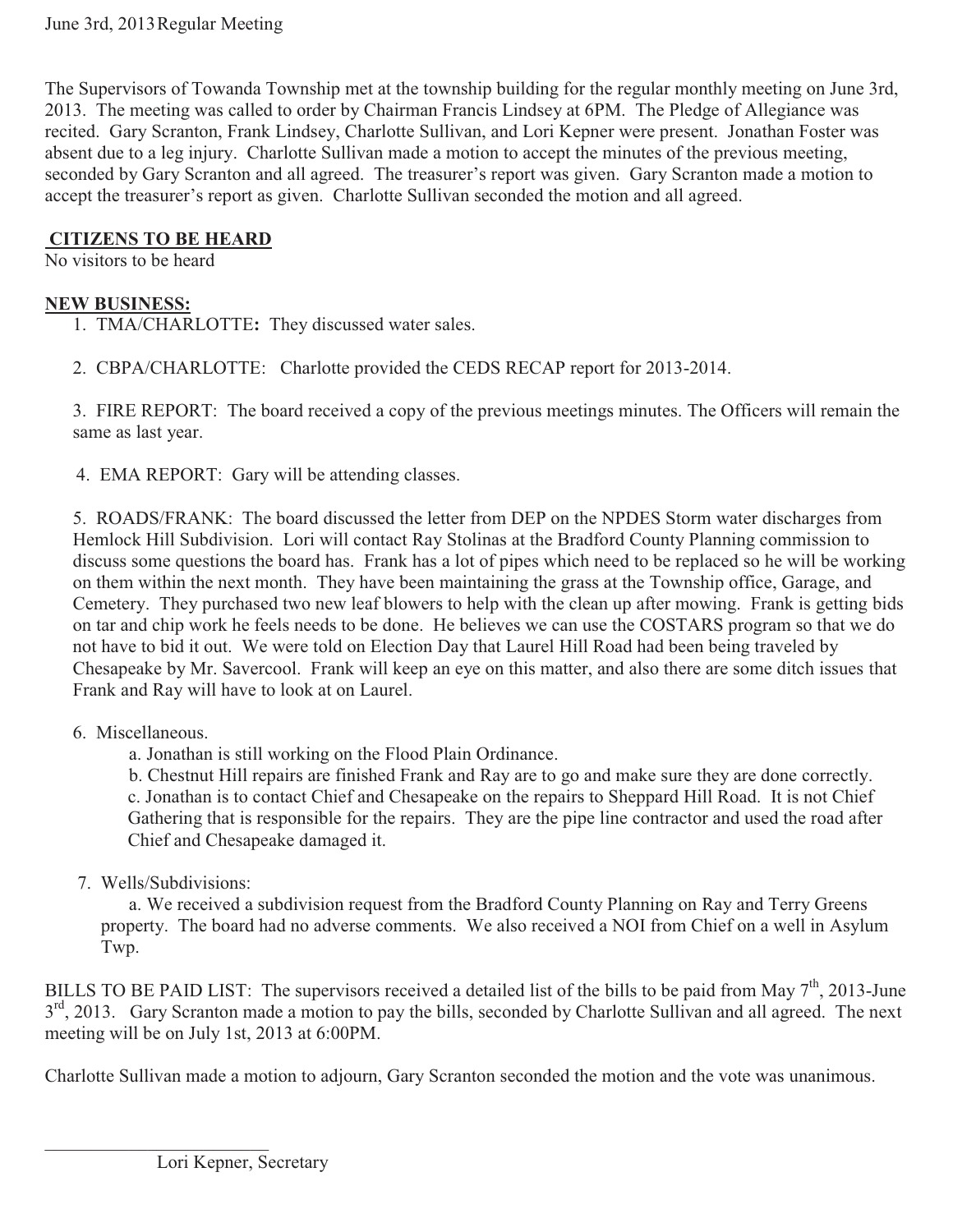The Supervisors of Towanda Township met at the township building for the regular monthly meeting on July 1st, 2013. The meeting was called to order by Chairman Francis Lindsey at 6PM. The Pledge of Allegiance was recited. Gary Scranton, Frank Lindsey, Charlotte Sullivan, and Lori Kepner were present. Jonathan Foster, township solicitor was also present. Charlotte Sullivan made a motion to accept the minutes of the previous meeting, seconded by Gary Scranton and all agreed. The treasurer's report was given. Charlotte Sullivan made a motion to accept the treasurer's report as given. Gary Scranton seconded the motion and all agreed.

#### **CITIZENS TO BE HEARD**

Scott Middendorf and Chris Roof, from MR Dirt, were present to discuss the Road Maintenance agreement and bonding on the Hemlock Hill Subdivision. Charlotte Sullivan and Jonathan Foster attended the last County meeting when the Subdivision was discussed. We needed to update our Roadway use and maintenance agreement to fit the current situations which the subdivision are under now. Some of the suggestions the supervisors had were to maybe add some language in the deeds or sales agreements that the Township was not held responsible for the road until they fully took over the road. If there were any issues before then, that the landowner would have to contact MR Dirt. They may want to put in some language about lawn up keep also. Frank will inspect the road with Penndot when it comes time to take over the road, and decide if it meets all the requirements that the Township will need to take over the road and safely maintain it. We will probably have to purchase a 4X4 plow truck to maintain that road in the winter. It is a concern right now that the safety of the road crew come into consideration and the residents of the subdivision since some of the road is quite steep. The supervisors agreed to review the maintenance agreement and the Developer's agreement, which Jonathan Foster provided, and discuss it further at our August 5<sup>th</sup> meeting. Some things needed updated, like addresses, typos, and terms. Scott and Chris said they would attend our August meeting and have more information at that time for us. Jonathan should have the new agreements drawn up by then.

### **NEW BUSINESS:**

1.TMA/CHARLOTTE**:** The last meeting was canceled. Charlotte would like to move forward with the Woodside Sewer Project. We have budgeted money towards the project. Charlotte also turned in the agenda from the TCC meeting and their minutes.

- 2.CBPA/CHARLOTTE:Nothing new right now. We received the May meeting minutes.
- 3. FIRE REPORT: The board received a copy of the previous meetings minutes.
- 4. EMA REPORT: Nothing new

5. ROADS/FRANK: They have started roadside brush cutting and repairing roads. They've been busy mowing grass at the township offices and Cole Cemetery. They have also been helping out North Towanda Twp with some of their work. In return North Towanda will assist us when needed. They have been replacing sluices pipes as well; five pipes have been replaced on Franklin Road. Frank is working on getting prices for Franklin Road and Mahoney Road. They will have to grind up Franklin Road and then tar & chip it the costs should be covered under the COSTARS program, explained Frank. Roberts Paving explained the work that they would do on Mahoney Road would cost less than \$10,000.00. Frank and Ray need to make sure the work done at Chestnut Hill apartments by their contractor is adequate. Lois Vanderwart's property is getting flooded; Frank will make sure he stops and checks the situation out. She is also going to buy another plot at the cemetery. We should buy another tractor; Frank explained and start pricing out a 4X4 plow truck.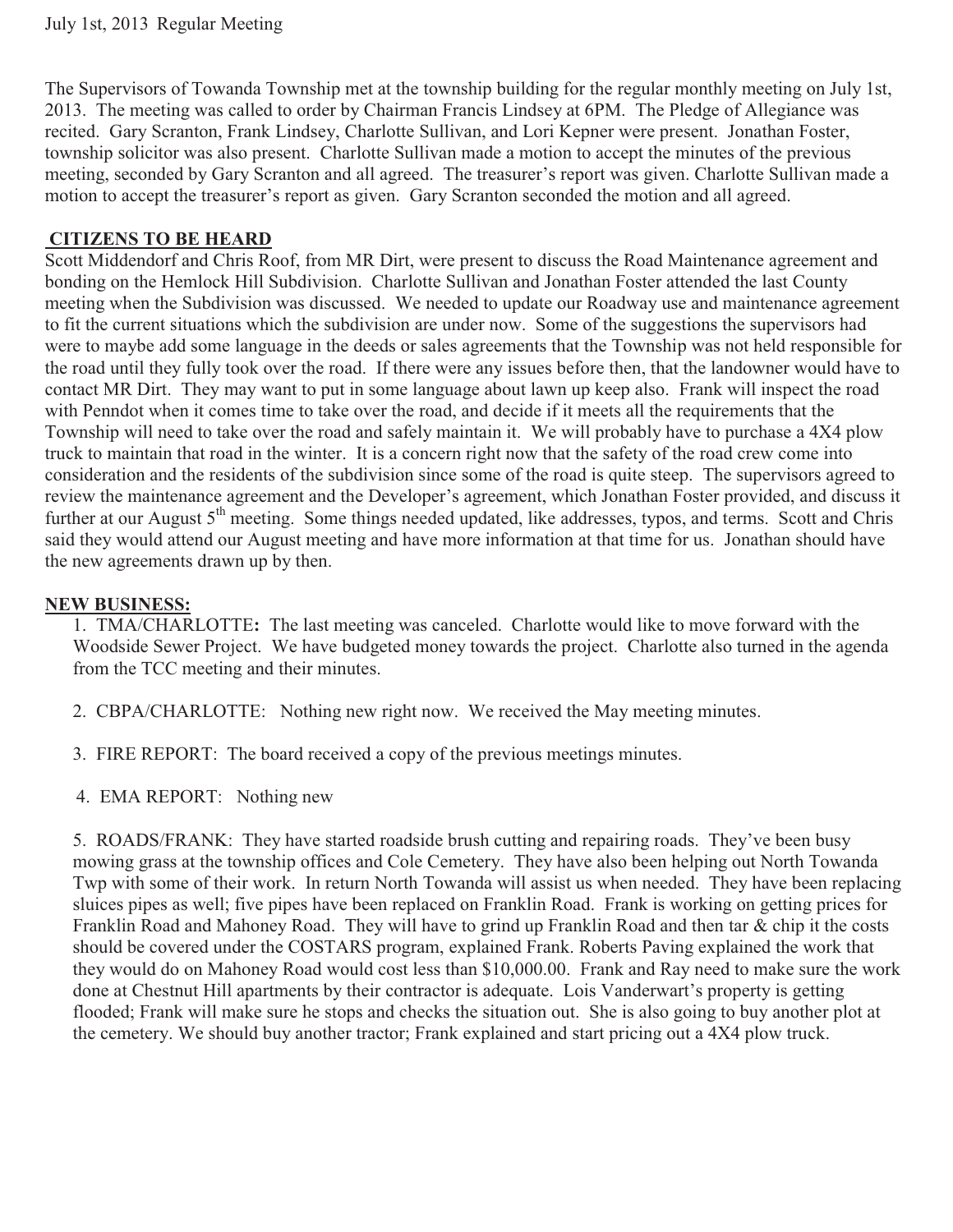### 6. Miscellaneous.

a. Jonathan is still working on the Flood Plain Ordinance.

 b. Jonathan is to contact Chief and Chesapeake on the repairs to Sheppard Hill Road. He will review the release from Chief Gathering and direct Frank on when to sign off.

 c. Charlotte Sullivan made a motion to direct Ray Green to get prices on a new Heating system for the Garage, possible propane, Gary Scranton seconded and all agreed.

## 7. Wells/Subdivisions:

\_\_\_\_\_\_\_\_\_\_\_\_\_\_\_\_\_\_\_\_\_\_\_\_

a. We received a NOI from Chief Oil on the Elliot well in Monroe Township.

BILLS TO BE PAID LIST: The supervisors received a detailed list of the bills to be paid from June 4th, 2013 through July  $1<sup>st</sup>$ , 2013. Gary Scranton made a motion to pay the bills, with the addition of Jonathan Fosters bill of \$2391.25, and also some bills from the Garage, seconded by Charlotte Sullivan and all agreed. The next meeting will be on August 5th, 2013 at 6:00PM.

Charlotte Sullivan made a motion to adjourn, Gary Scranton seconded the motion and the vote was unanimous.

Lori Kepner, Secretary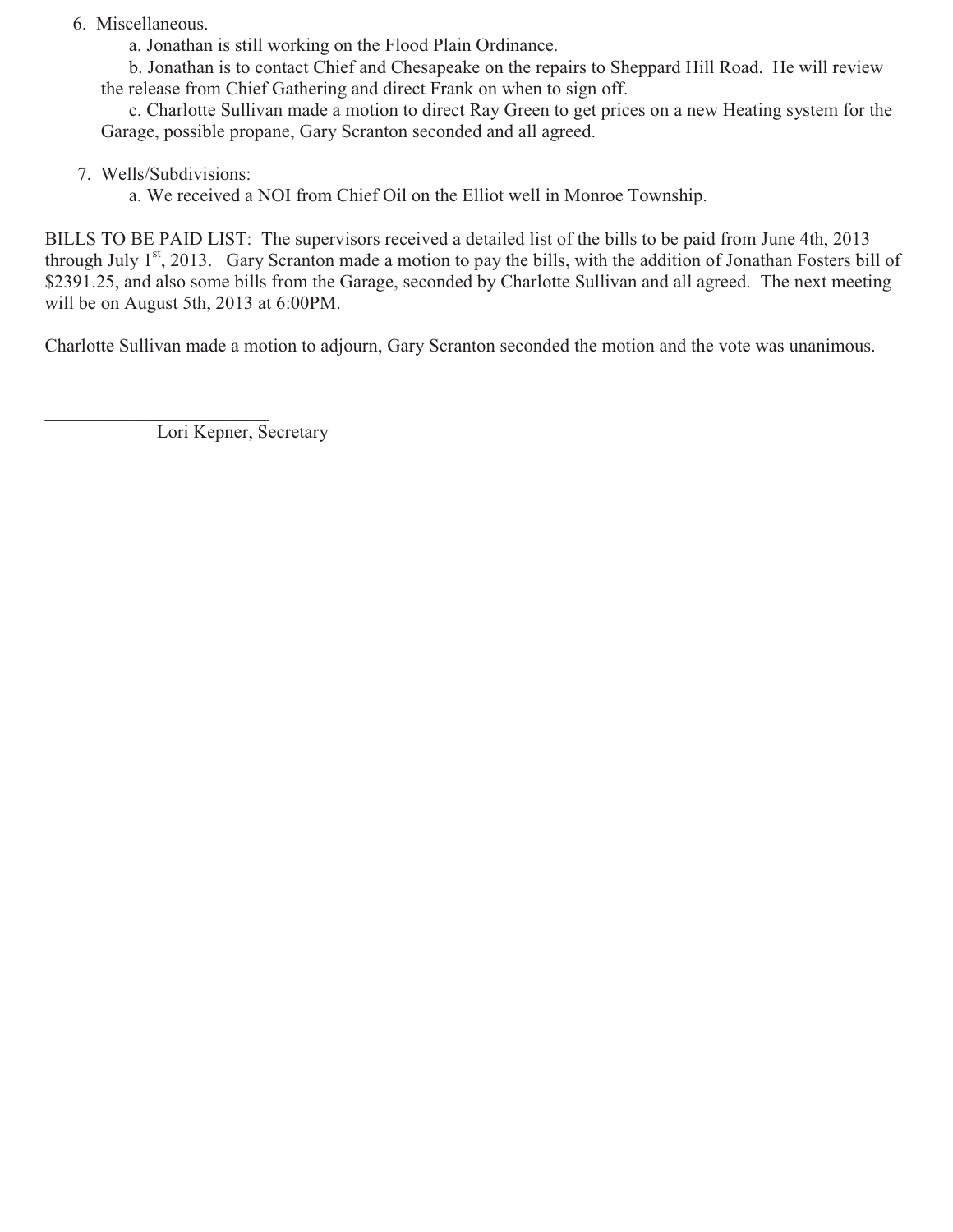The Supervisors of Towanda Township met at the township building for the regular monthly meeting on August 5th, 2013. The meeting was called to order by Chairman Francis Lindsey at 6PM. The Pledge of Allegiance was recited. Gary Scranton, Frank Lindsey, Charlotte Sullivan, and Lori Kepner were present. Jonathan Foster Jr., our solicitor was also present. Gary Scranton made a motion to accept the minutes of the previous meeting, seconded by Charlotte Sullivan and all agreed. The treasurer's report was given. Gary Scranton made a motion to accept the treasurer's report as given. Charlotte Sullivan seconded the motion and all agreed.

#### **CITIZENS TO BE HEARD**

Visitors to be heard: Wayne Vanderpool, Eveleen Vanderpool, Nelson Welles, Scott Middendorf, and Chris Roof were all visitors present. Wayne, Eveleen, and Nelson were concerning about the various crime situations which they have noticed in the village. They are scared for their safety. They asked the Township if they could use the building as a meeting place for possible crime watch meetings. The Township was in agreement that if they were to form a crime watch committee, that they could use the buildings. The Township supervisors explained that they must contact the State Police for any issues that they may have, or be concerned about. The Township does not have their own police force. They must use the State Police for all matters. Scott and Chris were present to discuss the Hemlock Hills subdivision agreement. They would like to have the agreement before the next County Meeting which is August  $20^{th}$ , 2013, so they can present it to the County and be able to sell lots. Their plans originally were to have the Hemlock Hill Subdivision done in phases, the first was only to include approx twenty homes, which was the first agreement the Supervisors approved. MR Dirt is now changing the plans to include the whole subdivision. This would mean the Township would have to maintain the whole road once completed and accepted by the Township; and not just to a certain point, whether there is a house only at the very top of the Subdivision. The Supervisors expressed their concerns about the water issues along the road, that some of the nearby residents were complaining about water runoff onto their properties. Scott Middendorf explained, that all the ditches weren't completed yet, but they would be shortly after the utilities had been finished being put in. All of the utilities are not in yet. They also expressed the safety of maintaining the road during the winter months. There is not a bond figure in the Agreement, which needs to be. The Supervisors were in agreement to sign the Maintenance Agreement, once Jonathan Foster the solicitor added the bond figure of \$105000.00 to the agreement and any other conditional uses were approved by Jonathan. The agreement only requires Frank Lindsey's signature, so we wouldn't have to have a special meeting for him to sign it. Gary Scranton made the motion to include the \$105000.00 figure to the bond amount, seconded by Charlotte Sullivan and all agreed. The County will have their Engineer do a preliminary inspection of the subdivision within the next couple of weeks. Chris Roof explained that the road has not been constructed yet to the extent where it needs inspected. They are not ready to Tar and Chip yet, and probably won't yet this year.

#### **NEW BUSINESS:**

1.TMA/CHARLOTTE**:** We received the May meeting minutes. Water sales are down. Towanda Borough will be putting in a meter station at the pumping station by the Township Garage.

2.CBPA/CHARLOTTE:No July Meeting. Eric Casanave will be present from Stiffler McGraw at our next meeting.

3. FIRE REPORT: The board received a copy of the previous meetings minutes.

4. EMA REPORT: Gary explained that the Code Red was addressed again, but it will probably be covered by the County.

5. ROADS/FRANK: Frank is still working on getting prices for road repairs and tar/chip projects. They did a lot of repairs to the Top Kick. They have been mowing sides of roads, and normal grass maintenance of the buildings and the cemetery. Greg Dibble will be up to look over some roads that Frank is considering working on. There have been some complaints about water runoff on Franklin Road. Frank will address the matter. Ray will finish up mowing the sides of the roads this week.

#### 6. Miscellaneous.

a. Jonathan is still working on the Flood Plain Ordinance and Maps.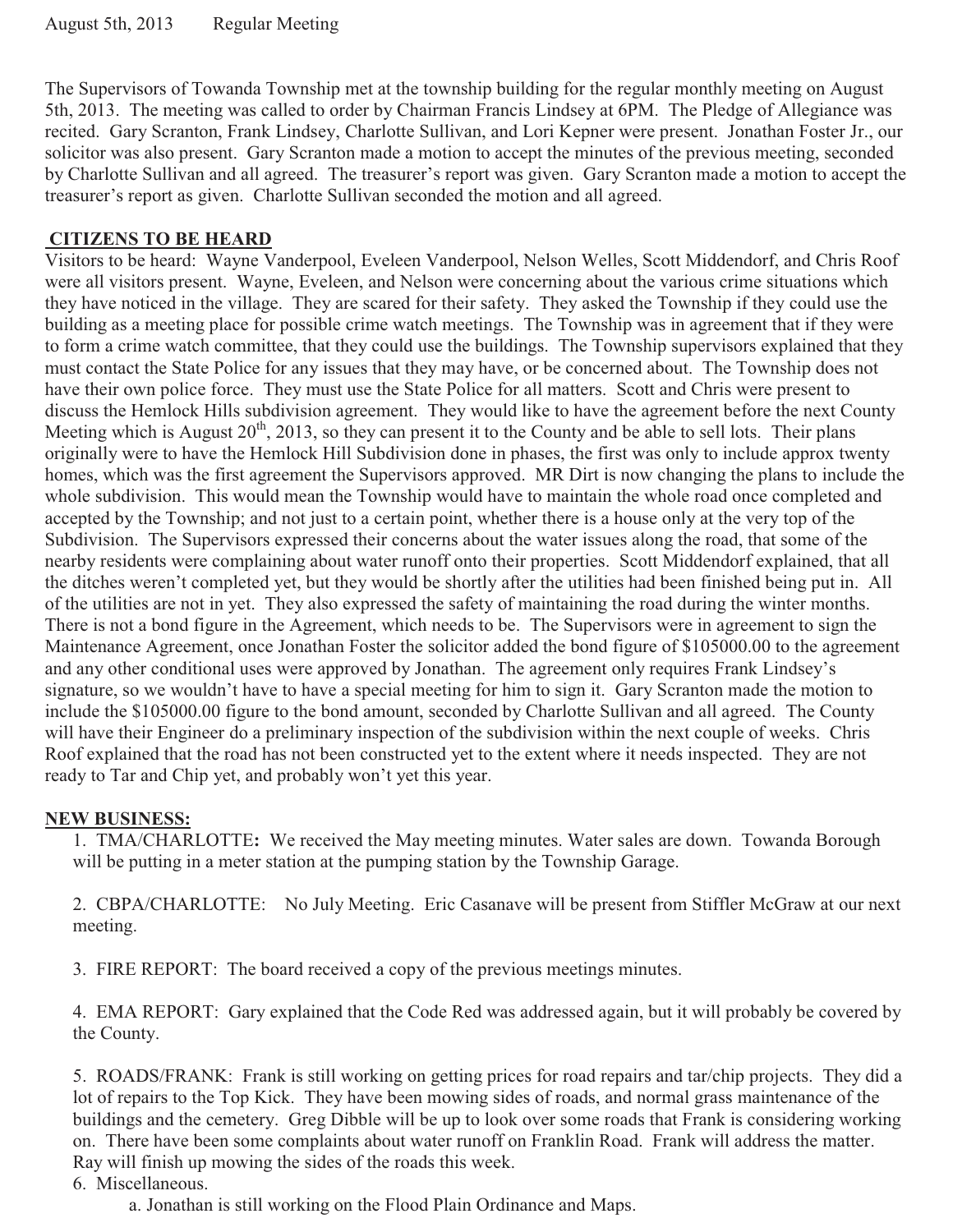- b. Supervisors to review Road Maintenance agreement for Airport. To discuss at the next meeting.
- 7. Wells/Subdivisions:

 a. We received a subdivision request from the Bradford County Planning on the Beckwich property. The Township had no adverse comments. We also received a NOI from Hanover Engineers for Appalachia Midstream on another pipe line crossing; all information was given to Frank.

BILLS TO BE PAID LIST: The supervisors received a detailed list of the bills to be paid from July 1st, 2013 to August 5<sup>th</sup>, 2013. Gary Scranton made a motion to pay the bills, seconded by Charlotte Sullivan and all agreed. The next meeting will be on September 9th, 2013 at 6:00PM.

Charlotte Sullivan made a motion to adjourn, Gary Scranton seconded the motion and the vote was unanimous.

\_\_\_\_\_\_\_\_\_\_\_\_\_\_\_\_\_\_\_\_\_\_\_\_ Lori Kepner, Secretary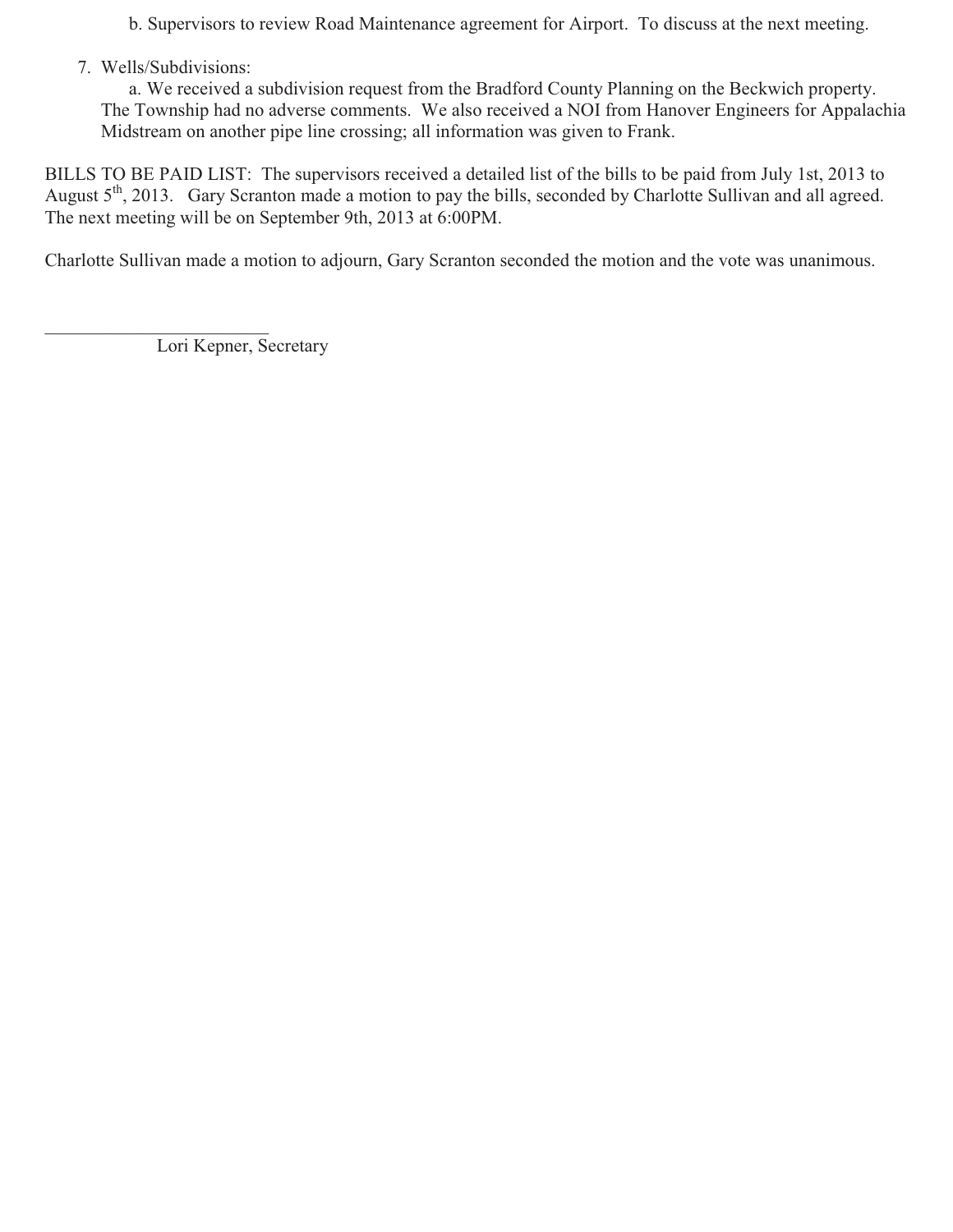The Supervisors of Towanda Township met at the township building for the regular monthly meeting on September 9th, 2013. The meeting was called to order by Chairman Francis Lindsey at 6PM. The Pledge of Allegiance was recited. Gary Scranton, Frank Lindsey, Charlotte Sullivan, and Lori Kepner were present. Jonathan Foster, our solicitor was also present. Gary Scranton made a motion to accept the minutes of the previous meeting, seconded by Charlotte Sullivan and all agreed. The treasurer's report was given. Gary Scranton made a motion to accept the treasurer's report as given. Charlotte Sullivan seconded the motion and all agreed.

An Executive Meeting was called by Frank Lindsey to discuss Personnel issues and Legal matters. Gary Scranton called the Board out of Executive Session. The Board resumed regular business meeting agendas.

## **CITIZENS TO BE HEARD**

Visitors to be heard: Scott Middendorf and Chris Roof were present to discuss the Hemlock Hills subdivision agreement. The Board discussed the issues of Hemlock Hill subdivision. They are concerned with the safety of the people traveling the road and also the safety of our Road crew maintaining the road during normal conditions and also winter conditions. Guardrails will be looked at by the Planning Commission. Scott and Chris gave us their word that they would address any safety issues, with either guardrails or berms. The Board will consider hiring a separate engineer to do some inspections on the construction of the road. The Construction of the road is extremely important for the stability and longevity of the road. Scott and Chris explained they would contact Frank once they started construction of the road base, etc so that Frank can also inspect it.

Eric Casanave was present from Stiffler, McGraw to discuss some concerns about Woodside. It is his opinion not to take action on Woodside right now. It is not cost effective for anyone. He went over many issues that could come up on the project.

### **NEW BUSINESS:**

1.TMA/CHARLOTTE**:** Nothing new right now.

2.CBPA/CHARLOTTE:Nothing New.

3. FIRE REPORT: The board received a copy of the previous meetings minutes. Gary explained that they are having difficulty finding volunteers for the Fire Police. There may not be a lot of help this year for our portion of Trick or Treat night.

4. EMA REPORT: Nothing New. County still working on Code Red.

5. ROADS/FRANK: Frank explained that Franklin Road was 100% completed, and that Mahoney Road was about 99% completed. He explained the roads look good. They have been mowing and maintaining the cemetery. They have been working on equipment and getting ready for winter.

6. Miscellaneous: Jonathan is still working on the Flood Plain Ordinance and Maps. Election Day is November  $5<sup>th</sup>$ , 2013. Gary will check on Trick or Treat at the next Fire Board Meeting. We haven't received information back on the installation of some new street lights along Railroad Street yet.

7. Wells/Subdivisions:

\_\_\_\_\_\_\_\_\_\_\_\_\_\_\_\_\_\_\_\_\_\_\_\_

 a. We received NOI from Chesapeake on permit renewals for Farr, Crystal, Knickerbocker, and the DJ well sites.

BILLS TO BE PAID LIST: The supervisors received a detailed list of the bills to be paid from August  $6<sup>th</sup>$ , 2013 through September  $9<sup>th</sup>$ , 2013. Gary Scranton made a motion to pay the bills, seconded by Charlotte Sullivan and all agreed. The next meeting will be on October 7th, 2013 at 6:00PM.

Charlotte Sullivan made a motion to adjourn, Gary Scranton seconded the motion and the vote was unanimous.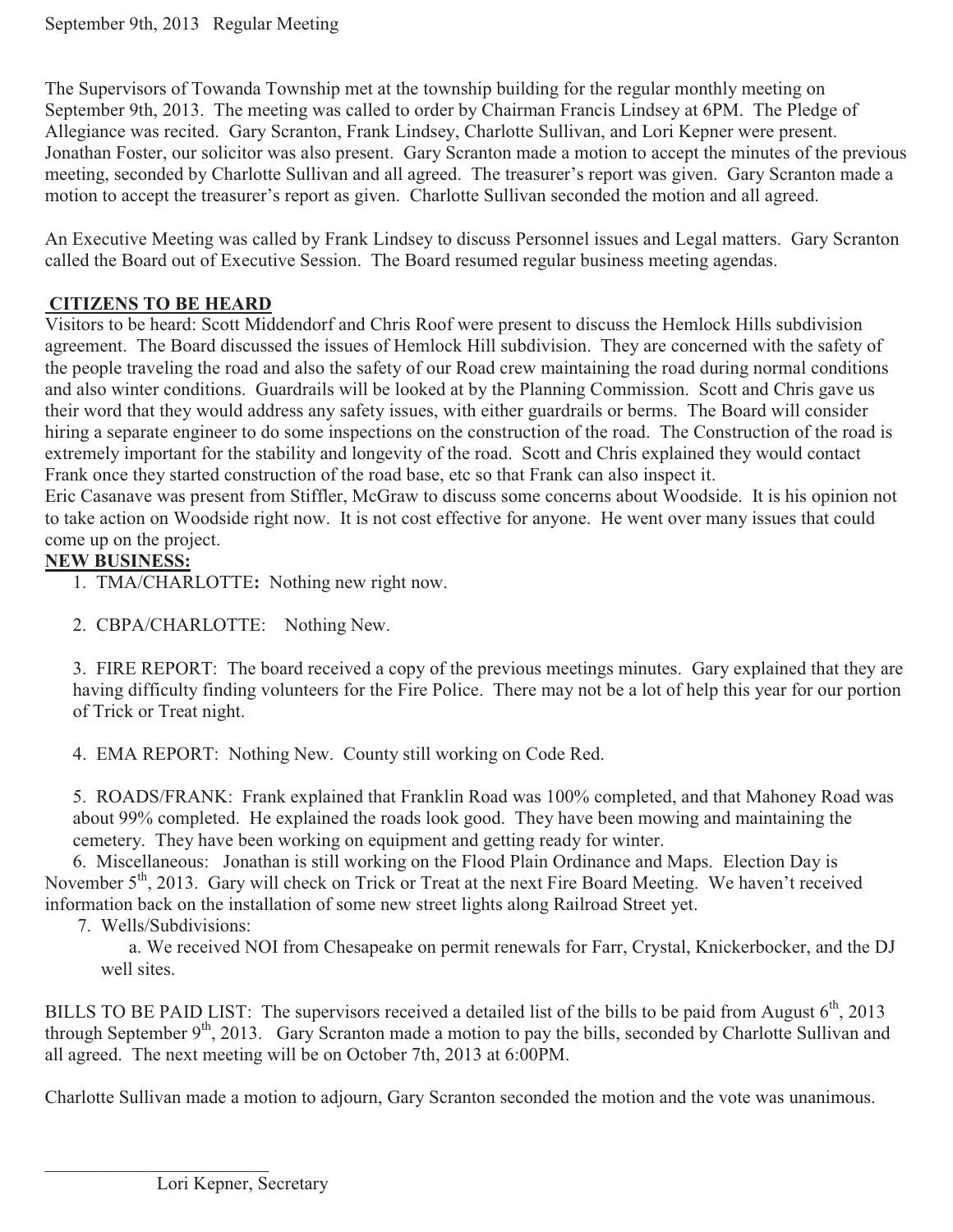The Supervisors of Towanda Township met at the township building for the regular monthly meeting on October 7th, 2013. The meeting was called to order by Chairman Francis Lindsey at 6PM. The Pledge of Allegiance was recited. Gary Scranton, Frank Lindsey, Charlotte Sullivan, and Lori Kepner were present. Jonathan Foster, our solicitor was also present. Gary Scranton made a motion to accept the minutes of the previous meeting, seconded by Charlotte Sullivan and all agreed. The treasurer's report was given. Charlotte Sullivan made a motion to accept the treasurer's report as given. Gary Scranton seconded the motion and all agreed.

**CITIZENS TO BE HEARD:** There were no visitors to be heard.

## **NEW BUSINESS:**

1.TMA/CHARLOTTE**:** We received the July TMA meeting minutes, otherwise nothing new for Towanda Township.

2.CBPA/CHARLOTTE: Nothing pertained to Towanda Township. Charlotte turned in the July CBPA meeting minutes.

3. FIRE REPORT: The board received a copy of the previous meetings minutes. Gary will check on the date for Trick or Treat at the Towanda Fire Board Meeting, Tuesday October  $8<sup>th</sup>$ , 2013. He will let the secretary know so she can advertise Trick or Treat in Towanda Township.

4. EMA REPORT: There had been a Tornado warning called on October  $7<sup>th</sup>$ , 2013 but they called it off at 5PM, Gary explained the storm traveled north.

5. ROADS/FRANK: Franklin Road and Mahoney Roads are done. Normal daily maintenance getting done. They are preparing for winter. All roads are mowed back, and trees are trimmed.

6. Miscellaneous: Jonathan is still working on the Flood Plain Ordinance and Maps. Charlotte Sullivan made a motion to advertise for a CPA firm to perform the 2013 audit of the Towanda Township books, along with the Towanda Township Tax Collectors books. Gary Scranton seconded and all agreed. We will review the budget at our next meeting, if there is anything that the supervisors are interested in getting on the budget then it is to be brought to the November meeting. Bradford County Sanitation will be implementing their surcharge on on-lot sewer systems in the year 2014 and it will be at \$3.00 per person. Gary Scranton made a motion to sign the road maintenance agreement with the Bradford County Airport for Dayton Road. They will be using it to assess the run way for construction. Charlotte Sullivan seconded the motion and all agreed.

7. Wells/Subdivisions:

 a. We received NOI from Chesapeake on permit renewals for Madden, and Landmesser wells. We also received NOI for permit renewal of a couple Chief Wells, Kingsley and Leh.

BILLS TO BE PAID LIST: The supervisors received a detailed list of the bills to be paid from September  $10^{th}$ , 2013 through October 7<sup>th</sup>, 2013. Gary Scranton made a motion to pay the bills, seconded by Charlotte Sullivan and all agreed. The next meeting will be on November 4th, 2013 at 6:00PM.

Charlotte Sullivan made a motion to adjourn, Gary Scranton seconded the motion and the vote was unanimous.

\_\_\_\_\_\_\_\_\_\_\_\_\_\_\_\_\_\_\_\_\_\_\_\_ Lori Kepner, Secretary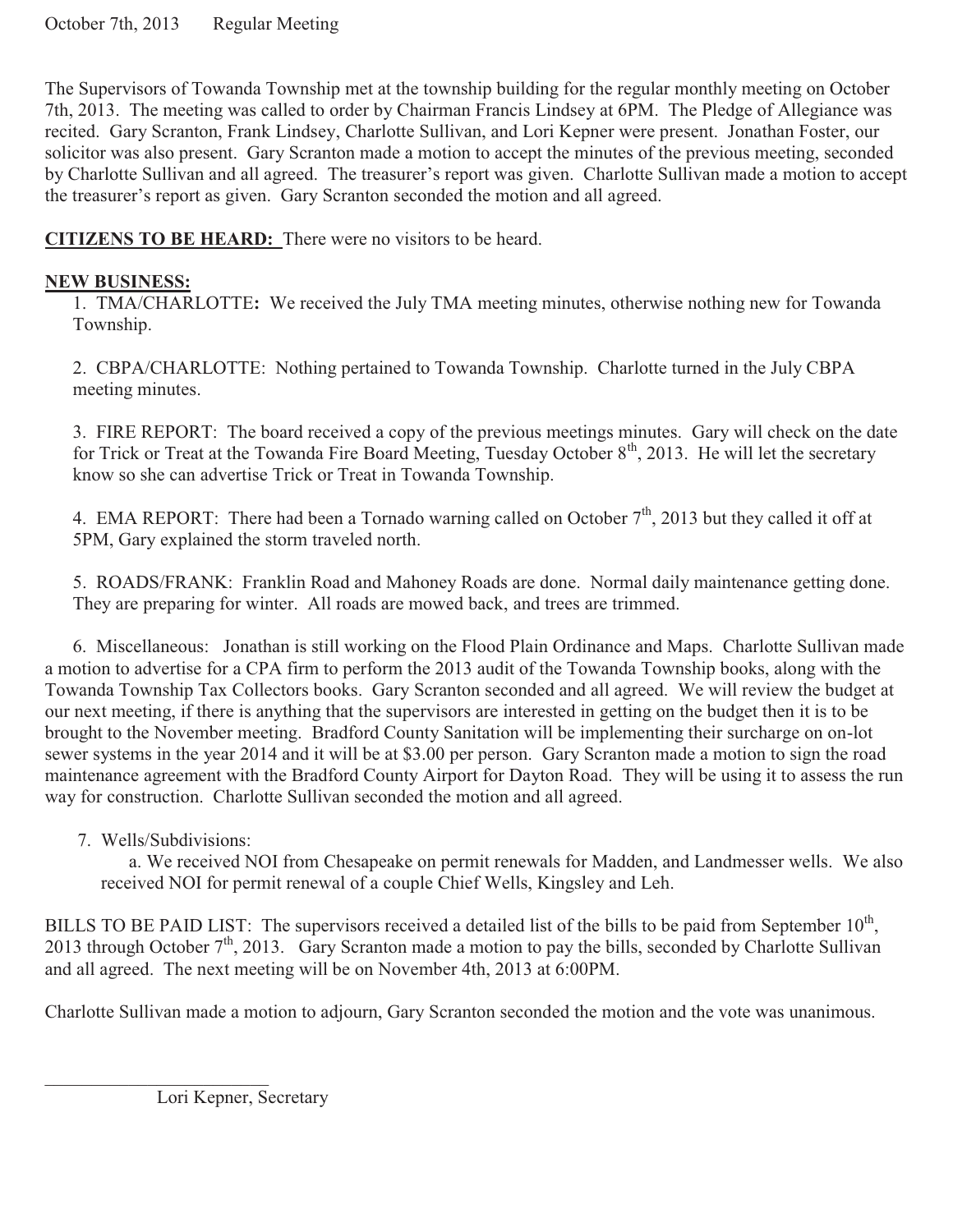The Supervisors of Towanda Township met at the township building for the regular monthly meeting on November 4th, 2013. The meeting was called to order by Chairman Francis Lindsey at 6PM. The Pledge of Allegiance was recited. Gary Scranton, Frank Lindsey, Charlotte Sullivan, and Lori Kepner were present. Jonathan Foster Jr was also present. Charlotte Sullivan made a motion to accept the minutes of the previous meeting, seconded by Gary Scranton and all agreed. The treasurer's report was given. Gary Scranton made a motion to accept the treasurer's report as given. Charlotte Sullivan seconded the motion and all agreed.

**CITIZENS TO BE HEARD:** Roy Johnson was present to discuss a tree which is in his alley way, and if it was alright for him to remove it. The board explained the alley way reverts back to the landowner and is not the responsibility of the Township. Tim Gourley, from Dietz-Gourley Consulting, Mark Albrecht, from Emmert International, and Terry Emmert from Emmert international were present to discuss the situation of their companies traveling Tip Top road, and what type of construction to the road they will have to do to move equipment up the road to get to a new Power Plant site. They gave the township a packet of information. They will be tree trimming by the  $1<sup>st</sup>$  of the New Year. The will make approximately 30-40 trips up Tip Top. They will start moving the unit hopefully in May of 2014. They will also keep Frank Lindsey informed of all the necessary information he will need to protect the Township and its roads. Gary Scranton made the motion to accept the improvements that they have brought before the board for Tip Top Road, so they can start the application process to the State. Charlotte Sullivan seconded the motion and all agreed.

#### **NEW BUSINESS:**

1.TMA/CHARLOTTE**:** We received the September TMA meeting minutes, otherwise nothing new for Towanda Township. They are close to getting a new water source in North Towanda Twp.

2.CBPA/CHARLOTTE: Nothing pertained to Towanda Township. Charlotte turned in the September CBPA meeting minutes.

3. FIRE REPORT: The board received a copy of the previous meetings minutes. Gary reported that the flares were out for Trick or Treat night and it seemed to go well.

4. EMA REPORT: Nothing new right now.

5. ROADS/FRANK: The road crew went behind Metaldyne and it needs to be cut back. Cold patch was completed on Bennett Road. Jonathan is to contact Chesapeake about the condition of Bennett road and see what he can come up with. We need to have the oil Furnace serviced in the Garage. Otherwise they have been plowing and cindering as needed. Ordered one load of cinders and will order salt in the near future.

6. Miscellaneous: Jonathan is still working on the Flood Plain Ordinance and Maps. Charlotte Sullivan made a motion to advertise the proposed budget. Gary Scranton seconded and all agreed. Ray Green had received a quote on a new furnace system using propane, which would run about \$2176.00. The board suggested we put it in the budget in case they decide to do that in the next year or so. The December meeting was changed from December  $2<sup>nd</sup>$ , to the  $9<sup>th</sup>$ , because of a conflict with the date. Lori will attend the PSATS committee meeting scheduled for November  $12<sup>th</sup>$ , with all expenses paid for by PSATS. Gary Scranton made the motion that Lori attend. Charlotte Sullivan seconded the motion and all agreed. We still need to get new Penelec lights installed on about 3-4 poles. Ray and Frank will need to check to see what poles they want it on and if they already have electrical service on them, if so then Penelec will install them with no charge to the Township, except monthly electric fees.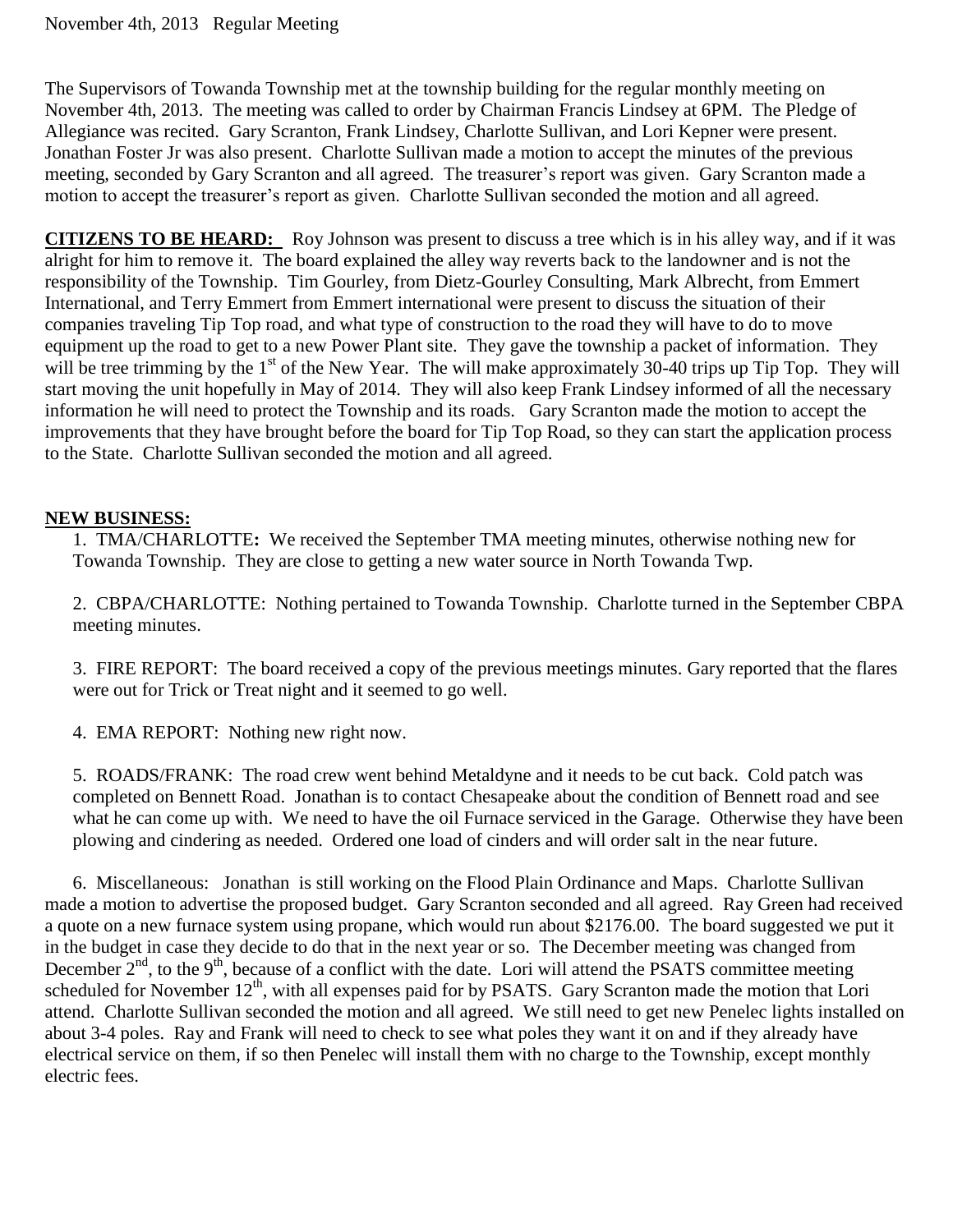### 7. Wells/Subdivisions:

\_\_\_\_\_\_\_\_\_\_\_\_\_\_\_\_\_\_\_\_\_\_\_\_

a. We received NOI from Chesapeake but none of them were for Towanda Twp.

BILLS TO BE PAID LIST: The supervisors received a detailed list of the bills to be paid from October  $7<sup>th</sup>$ , 2013 through to November 4<sup>th</sup>, 2013. Charlotte Sullivan made a motion to pay the bills, seconded by Gary Scranton and all agreed. The next meeting will be on December 9th, 2013 at 6:00PM.

Gary Scranton made a motion to adjourn, Charlotte Sullivan seconded the motion and the vote was unanimous.

Lori Kepner, Secretary